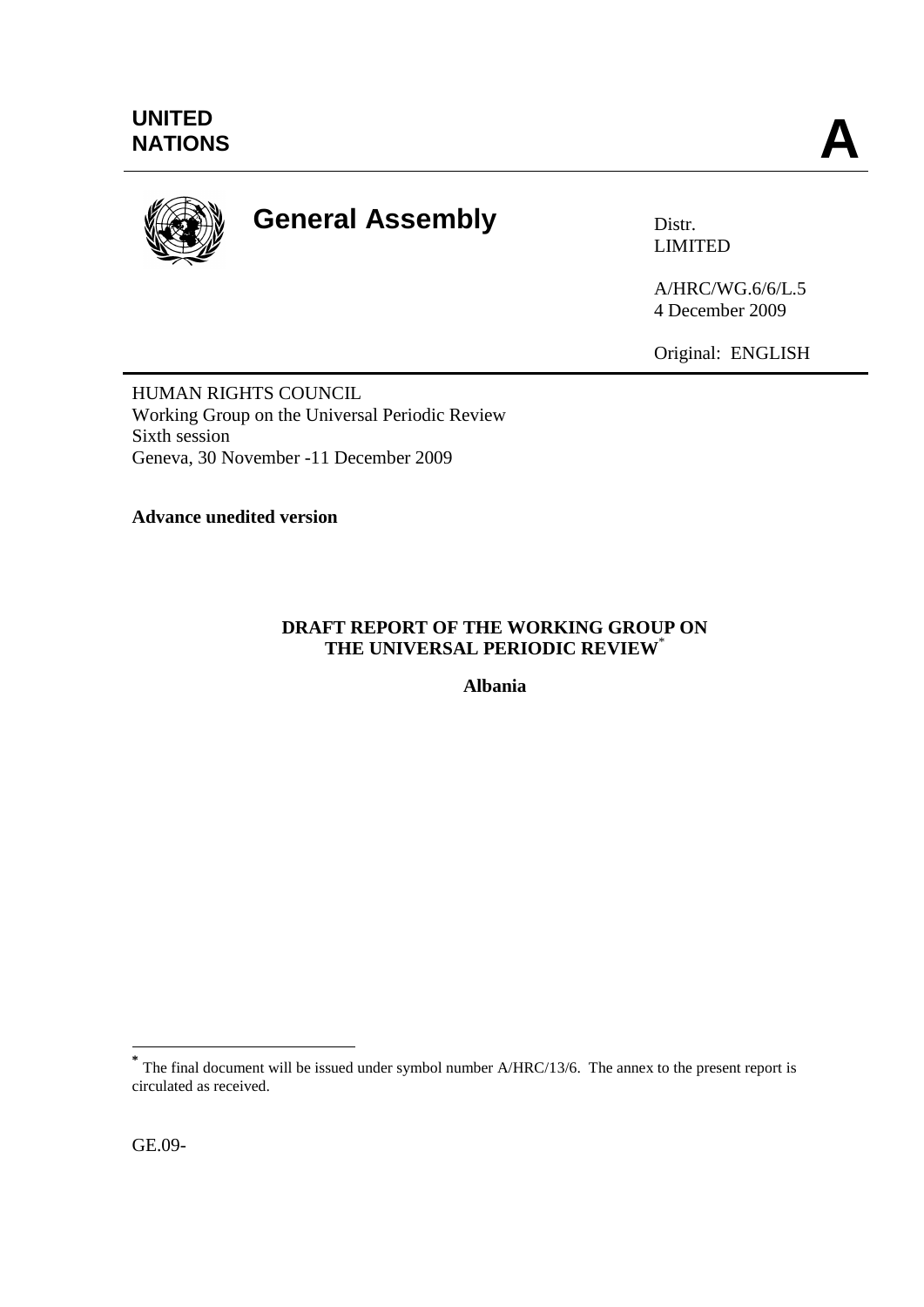# **CONTENTS**

|                                                                        | Paragraphs | Page           |
|------------------------------------------------------------------------|------------|----------------|
|                                                                        | $1 - 4$    | 3              |
| I. SUMMARY OF THE PROCEEDINGS OF THE REVIEW PROCESS                    | 5 - 66     | 3              |
|                                                                        |            | $\mathcal{R}$  |
| B. Interactive dialogue and responses by the State under review 8 - 66 |            | $5\phantom{0}$ |
|                                                                        |            | 14             |

#### **Annex**

|--|--|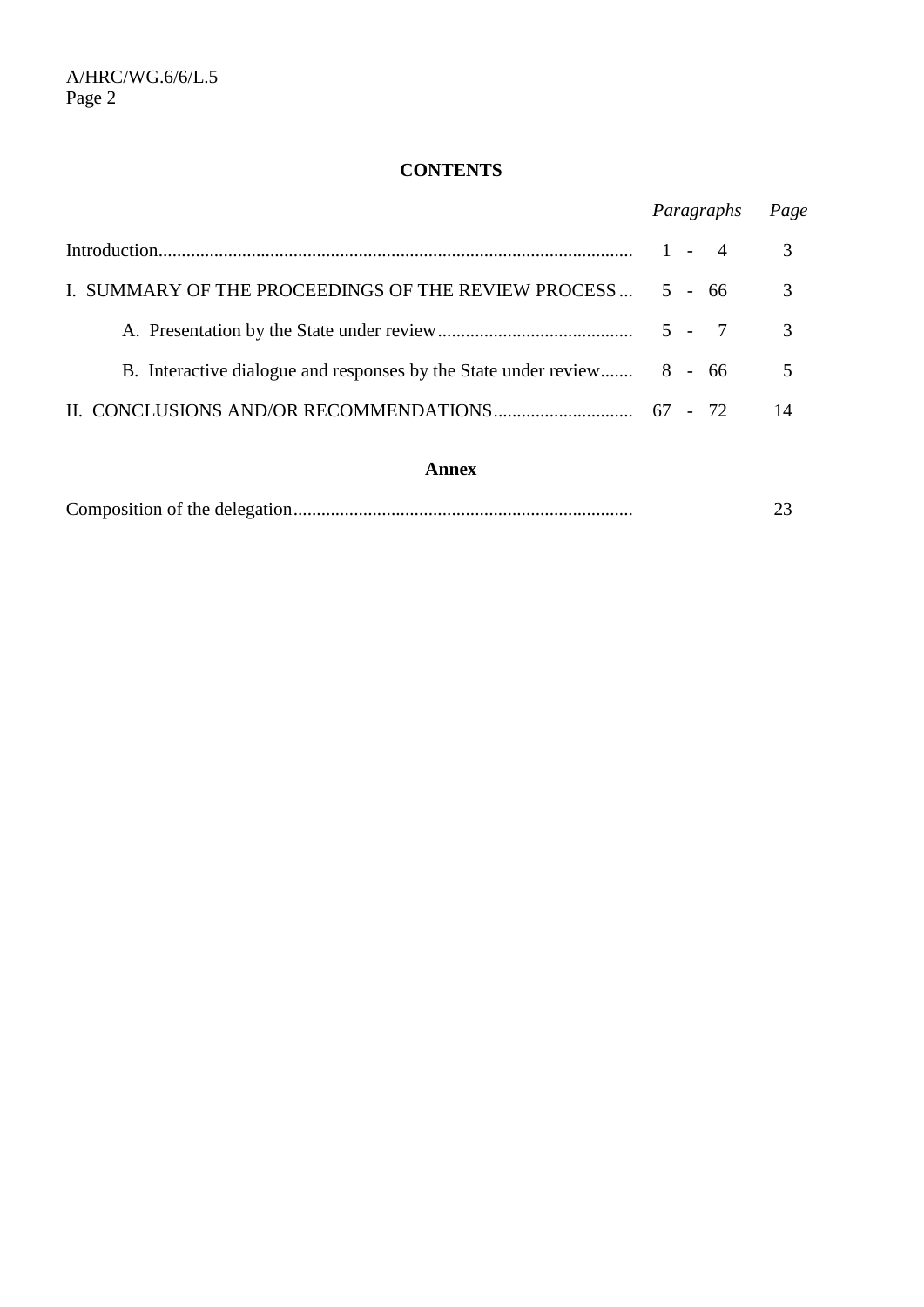#### **Introduction**

1. The Working Group on the Universal Periodic Review (UPR), established in accordance with Human Rights Council resolution 5/1 of 18 June 2007, held its fifth session from 4 to 15 May 2009. The review of Albania was held at the 6th meeting on 2 December 2009. The delegation of Albania was headed by Genc Pollo, State Minister for Reforms and Relations to the Parliament. At its meeting held on 4 December 2009, the Working Group adopted the present report on Albania.

2. On 7 September 2009, the Human Rights Council selected the following group of rapporteurs (troika) to facilitate the review of Albania: Mauritius, Russian Federation, and United States of America.

3. In accordance with paragraph 15 of the annex to resolution 5/1, the following documents were issued for the review of Albania:

(a) A national report submitted / written presentation made in accordance with paragraph 15 (a) (A/HRC/WG.6/6/ALB/1);

(b) A compilation prepared by the Office of the High Commissioner for Human Rights (OHCHR), in accordance with paragraph 15 (b) (A/HRC/WG.6/6/ALB/2);

(c) A summary prepared by OHCHR, in accordance with paragraph  $15$  (c) (A/HRC/WG.6/6/ALB/3).

4. A list of questions prepared in advance by Argentina, the Czech Republic, Germany, Hungary, Latvia, the Netherlands, Sweden, the United Kingdom of Great Britain and Northern Ireland was transmitted to Albania through the troika. These questions are available on the extranet of the UPR.

## **I. SUMMARY OF THE PROCEEDINGS OF THE REVIEW PROCESS**

#### **A. Presentation by the State under review**

5. H.E. Genc Pollo, State Minister for Reforms and Relations with the Parliament, believed that the mechanism for the Universal Periodic Review is an additional opportunity to promote and uphold human rights and fundamental freedoms universally. Albania's example is perhaps the clearest case indicating that the shift from a closed totalitarian into an open democratic society is associated with a major and positive release of energies by each individual in the political, economic and social area. Not more than two decades ago, Albania was going through a sort of a disastrous mixture of totalitarianism and isolation, which made this country the most impoverished and the most oppressed in the entire Europe. After the year 1992, the policy of the Albanian state in observing human rights was based on the two pillars: setting up a whole corpus of legal and sub-legal acts, which would enshrine and ensure individuals' rights and freedoms; setting up special state structures, which on one hand would overview the fulfillment of the obligations undertaken in the context of international conventions or even in the framework of domestic legislation and on the other hand, they would highlight for the benefit of the state authorities the difficulties or the problems faced in observing human rights, proposing at the same time legal and organizational measures for their solution. The adoption of the Constitution in 1998 marked a significant juridical – institutional development on human rights in Albania. In over 40 articles, the Constitution addresses in a detailed way human rights and fundamental freedoms. The right to life, freedom of expression, freedom of press, the right to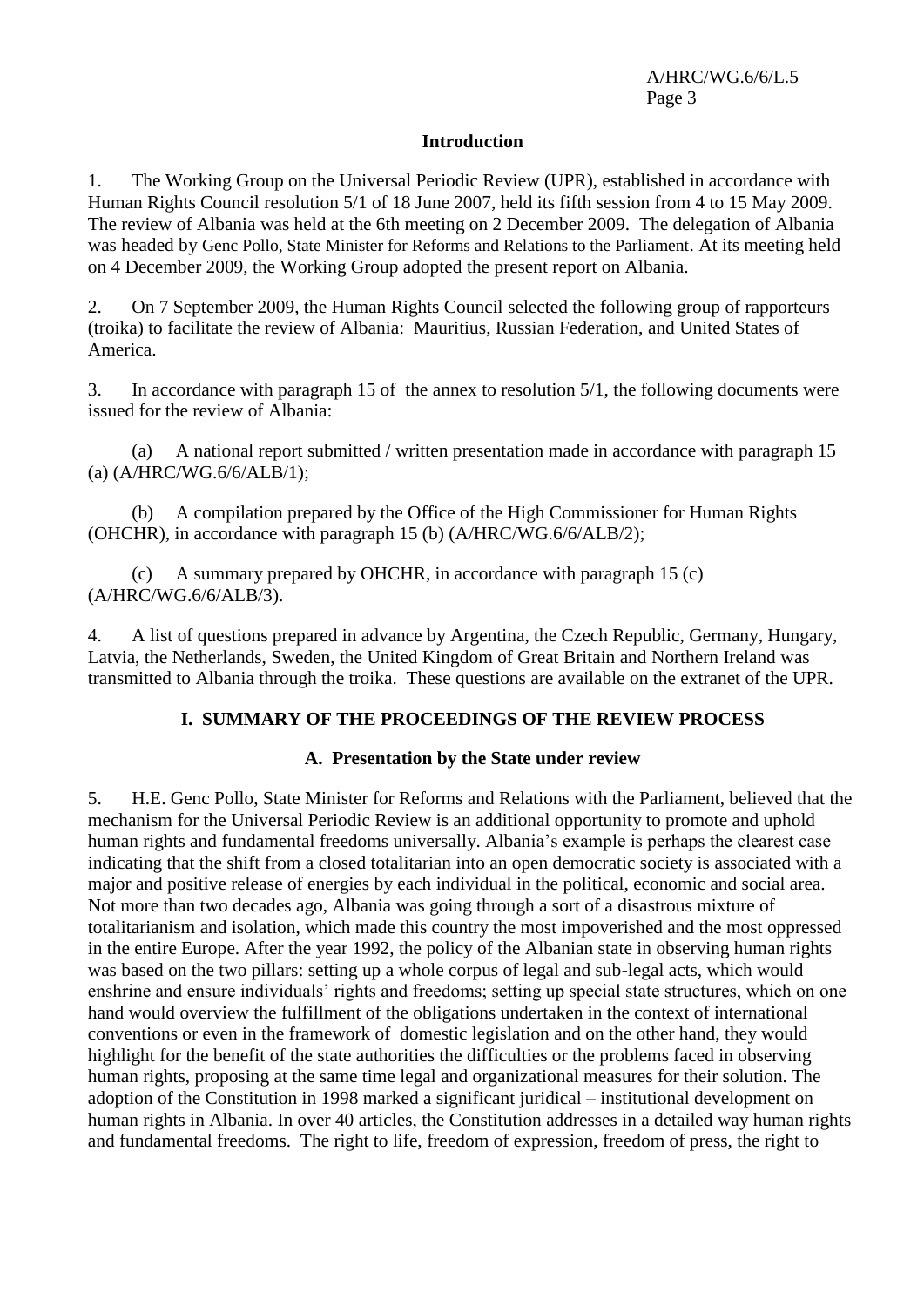information, freedom of consciousness and religion, personal freedom, the right to privacy and other rights represent today the underlying safeguards of a legal and institutional system, which upholds human rights. The right to information, as defined in Article 23 of the Constitution, improves the contents of relevant articles in the Universal Declaration of Human Rights and the International Covenant for Political and Civil Rights. The same applies to the right specified in Article 35 of the Constitution, which deals with the protection of personal data, so that they would not become public. It is also worth mentioning that, considering the right to life as a basic principle from which all other rights emanate, Albania has joined that group of states which have ratified Protocol 6 and 13 of the European Convention of Human Rights, abolishing capital punishment under any circumstance, in war or peace. Republic of Albania has acceded and ratified almost all human right conventions, in the context of the UN and the Council of Europe. The purpose of this commitment relates to the basic goal of the Albanian State to meet and implement the highest standards in the area of human rights. Article 122 of the Constitution serves this end; under this Article, all conventions or agreements ratified by the Albanian Parliament become part of domestic law and, moreover, they prevail over the latter. Apart from courts of all levels, a special place in upholding human rights is played by the Constitutional Court. In its capacity to ensure compliance with Constitution, the Constitutional Court has also stipulated in its jurisdiction the review of complaints filed by individuals for the protection of their constitutional rights. In over 10 years of its activity in Albania, the Ombudsman institution has become a fundamental element of the human rights infrastructure. A mediator between administration and individual, the Ombudsman and its activities in Albania are regarded as very useful for a better administration.

6. The specialized structures of the State Police, during the last four years, have cracked down 108 criminal groups involved in the distribution of narcotic substances or prostitution. Corruption, as a typical phenomenon for all post-communist societies has also affected the country for years. The Albanian government is convinced that corruption can be successfully combated only through vigorous legal and organizational measures designed to disrupt its fuelling sources which in their essence affect human rights. The preparation of a clear strategy on combating corruption has already yielded its own fruits. Specialized anti-corruption structures are attached to the Prime Minister's Office, to the Ministry of Interior, Ministry of Finance and others. As to the field of education, the Government has taken concrete measures for the eradication of corruption and it has endorsed the legislation for the organization of exams at universities.

7. The Government extends its utmost consideration and appreciation for the non-profit organizations operating in Albania. The major mission of these organizations in democracy becomes even more important in a society with such a background as that of Albania. Not only the education of citizens with respect and awareness on human rights, but their utmost commitment to bring to evidence the infringements of human rights and demands to take measures against the perpetrators, constitute an important contribution. The Government assures its support to all legal initiatives, whose essence is the improvement of human rights standards in Albania. Finally, the Minister, on behalf of the Albanian Government, extended officially an open invitation for all special procedures mandate-holders, who would like to visit the country in the framework of their respective mandate. This invitation confirms once again the confidence Albania has in the international institutions monitoring the observance of human rights and the conviction that only through transparency and reflection the highest standards in this area may be met.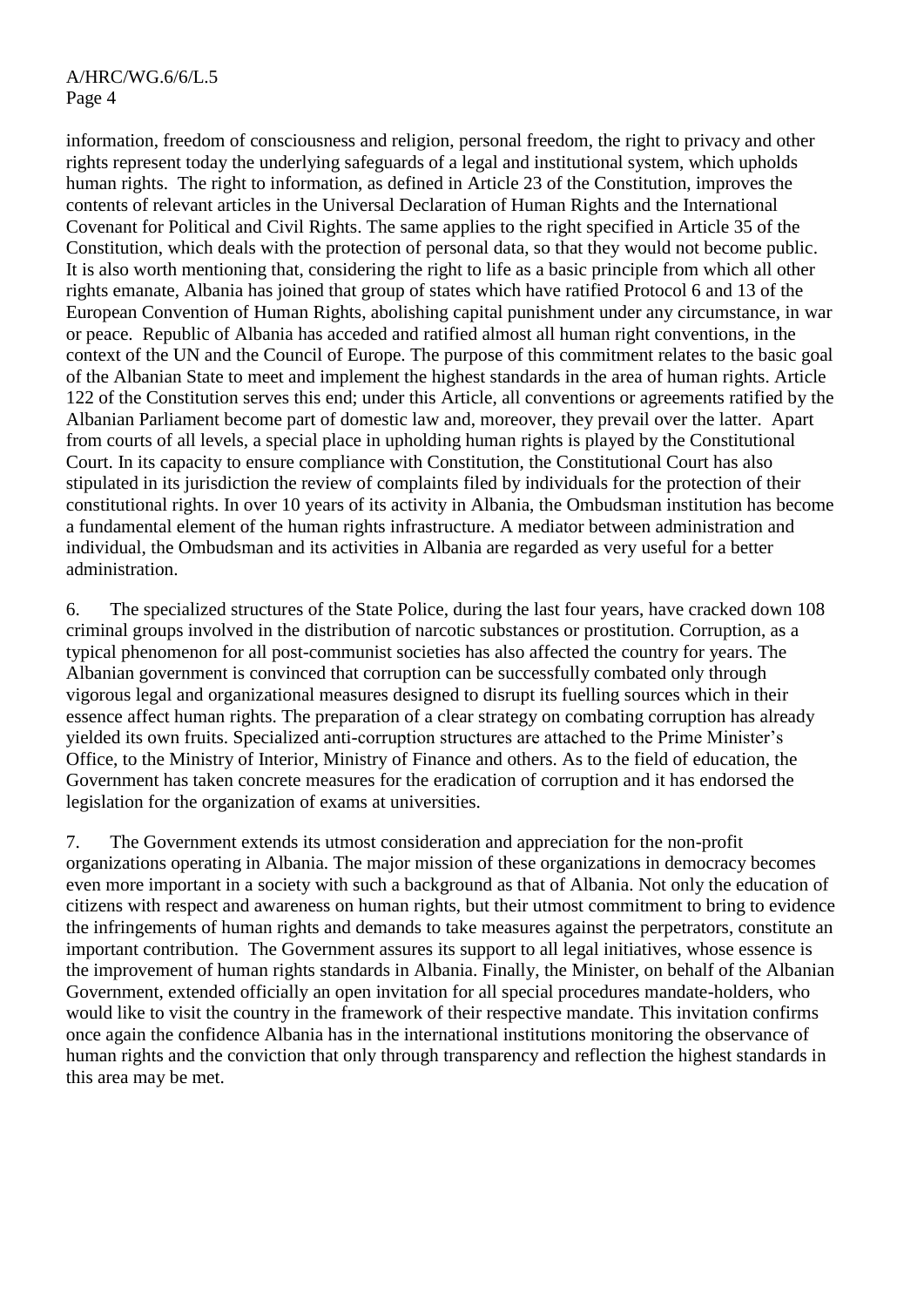## **B. Interactive dialogue and responses by the State under review**

8. A large number of delegations welcomed the progress achieved in legislative and institutional reform, which would help reinforce the enabling environment for the full respect for all human rights. They also welcomed Albania's ratification of most of the main UN human rights instruments and the invitation extended to the special procedures.

9. Belgium welcomed the constitutional enshrinement of fundamental rights and the establishment of the People's Advocate institution. It noted that the lack of statistical data undermined a definition of effective strategies for human rights purposes. When strategies were designed, they were not accompanied by implementation plans, financial resources, or appropriate evaluation mechanisms. It also noted that the State structures remained weak and were often marked by corruption, lack of transparency and effectiveness, lack of training of officials and interference of political authorities in the judiciary and administrative matters and lack of implementation of judicial decisions. Belgium made recommendations.

10. Egypt commended Albania's achievements in combating trafficking in human beings, and efforts made in protecting children's rights, including combating child labour. Egypt asked for further information on progress made and lessons learned related to protection of children's rights and feedback on how measures on combating child labour work. Egypt made recommendations.

11. Algeria noting the adoption of the national strategy for Gender Equality and Domestic Violence for 2007-2010 and of the Law on measures against domestic violence in 2006, enquired on tangible results of the implementation of these measures. It referred to the combat against the smuggling and trafficking of persons as constant concern for Albania, and welcomed the adoption of a comprehensive legal framework, the establishment of institutions for the care and rehabilitation of victims, the formulation of strategies and action plans and tangible results such as dismantling of more than 200 groups. Algeria made recommendations.

12. Canada welcomed recent amendments to the criminal code reinforcing protection for children and a law of gender equality aimed at increasing the representation of women in public life. It also noted that protection of women against domestic violence and protection of children against exploitation remained weak and that challenges remained in combating human trafficking. It further acknowledged Albania's efforts to consolidate property rights. It also noted that important challenges remained and more work was required in the area of prison reform. While welcoming the plan to improve the living conditions of Roma, including challenges related to employment, education and housing, Canada noted that greater efforts at implementation were required. Canada made recommendations.

13. France enquired about measures undertaken by Albania to: a) improve equality between men and women in political as well as in professional life; and b) end torture and arbitrary detentions reported by the HRC and several NGOs. France also asked the Albanian delegation to inform about concrete results of the implementation of national strategies to promote gender equality, and combat domestic violence and discrimination against Roma. France made recommendations.

14. Turkey appreciated the consistent efforts of Albania towards the establishment of democratic institutions and the steady progress in the field of human rights. It noted the adoption of the National Strategy for Children for 2005-2010 and its action plan, and the establishment of the Inter-ministerial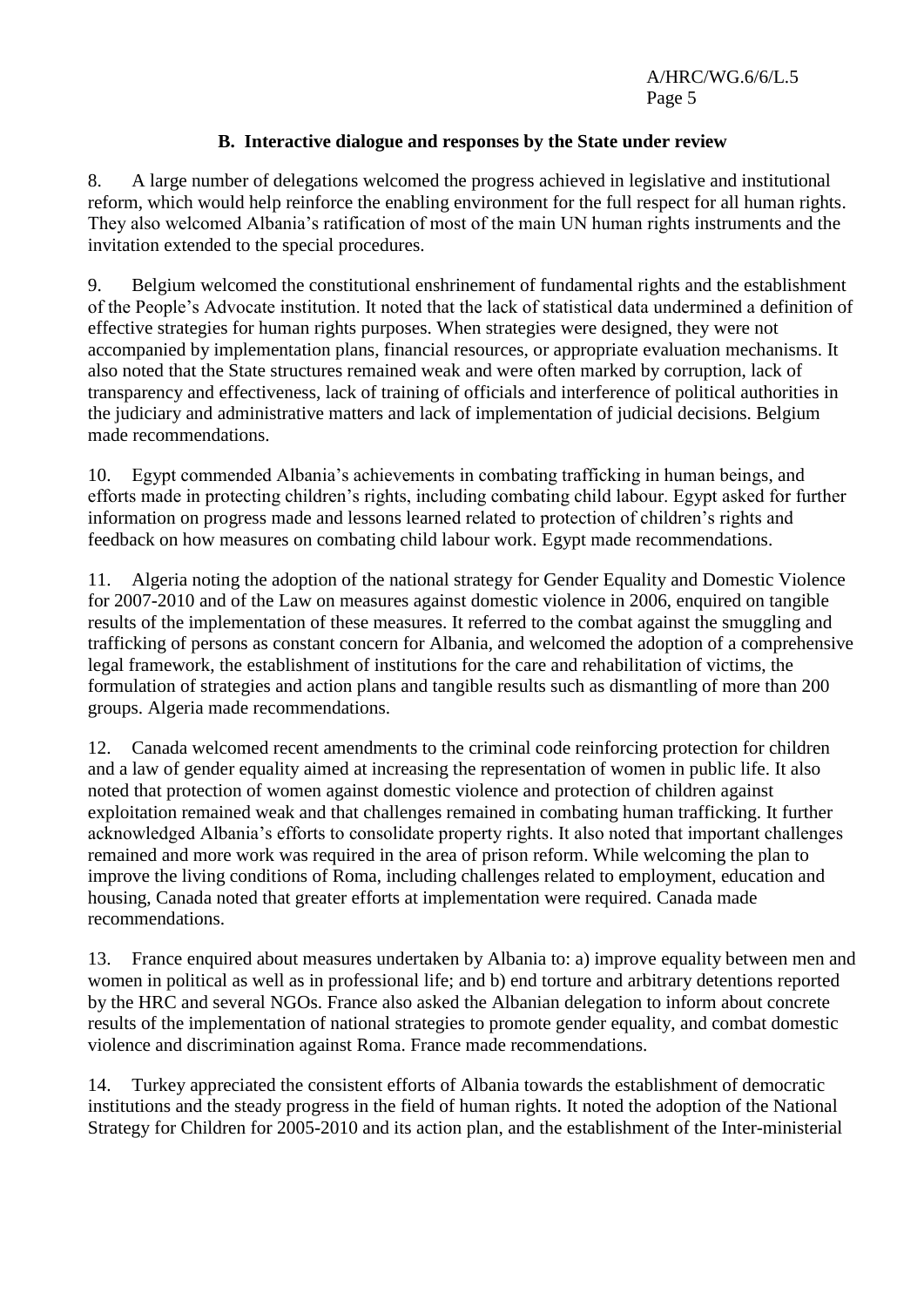Committee of Children's Rights in 2007. In relation to the establishment of the National Council on Disability Issues in 2005, Turkey enquired whether Albania considered becoming a party to the Convention on the Rights of People with Disabilities. It encouraged Albania to maintain its human rights-related efforts, particularly in the field of gender equality and prevention of child labour. Turkey made a recommendation.

15. Brazil enquired about: 1) the main steps taken and the shortcomings identified by Albania regarding economic, social and cultural rights, especially in the areas of unemployment and combating poverty and migration; 2) the main steps taken in the fulfillment of the rights of the child, the rights of women and the combat of all forms of discrimination; 3) the main steps to address the issue of customary law and traditional codes of *Kanun*; and 4) the urgent need identified in the area of cooperation focused on human rights. Brazil made recommendations.

16. The Russian Federation noted that the national report demonstrated serious efforts of Albania in a number of areas. As to the experience of Albania in anti-corruption, it asked for detailed information on the work of state procurement agencies. The Russian Federation made recommendations.

17. Chile recognized Albania's important efforts to reduce poverty indexes and underscored its efforts to adhere to the main international human rights instruments. Chile made recommendations.

18. Denmark expressed concern about allegations of arbitrary arrests and detentions, ill-treatment of detainees in police custody and the use of torture to extract confessions from suspects. Denmark noted the concern of the Committee Against Torture (CAT) that a climate of de facto impunity prevails for law enforcement officials who commit acts of torture and ill-treatment. Denmark also enquired about the measures taken to counter all acts of torture and other cruel, degrading and inhumane treatment. Denmark made recommendations.

19. The delegation noted that the law on gender equality adopted in 2008, introduced a quota for women, which resulted in a 16.6 per cent increase of the number of women members of parliament, and stated that the participation of women in the next municipal elections is expected to further increase. It reported that the adoption of a law on measures against domestic violence in 2006 led to 456 cases of domestic violence considered by courts, with 162 decided, including by orders of protection. The implementation by a plan of action of the National Strategy on Gender Equality and Violence 2007 to 2010 aims at ensuring the implementation of the legal framework and its review, taking into account experiences and new challenges. The delegation referred to the implementation of programmes for gender equality and the promotion of the employment of women, including from particularly vulnerable groups, in the private and public sectors.

20. With respect to corruption, the delegation stressed Albania's determination to eradicate this phenomenon. Full-fledged strategies with action plans are in place, whenever necessary, the legislation is brought in line with relevant United Nations and European conventions, and training of judges, prosecutors and police is continued and other systemic reforms have also led to changing officials' understanding of their role. The Government is determined to fight impunity and to ensuring equality before the law.

21. While the freedom of expression is guaranteed by the Constitution, the parliament is considering a law on audiovisual media to bring it into line with the acquis communautaire with the assistance of the European Union and the Council of Europe. According to a Government policy, members of the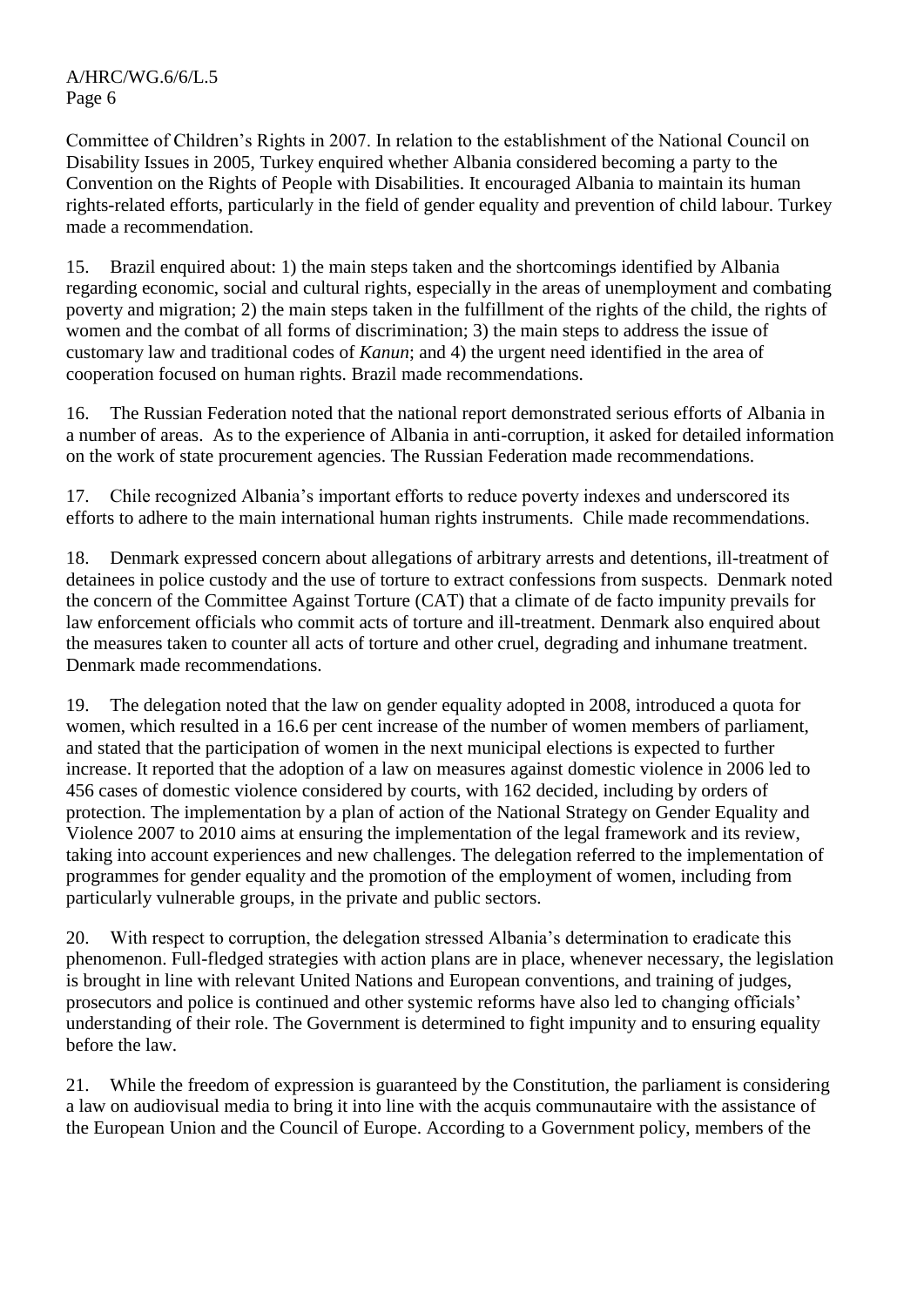executive should refrain from filing law suits in the case of slender and libel of journalists and limit themselves to rectifying by explanatory statements. The decriminalization of libel through amending the penal code requires a qualified majority.

22. Albania has ratified most international human rights instruments and intends to ratify the Convention on the Rights of Persons with Disabilities. Torture is strictly prohibited and punishable by law, and there are several cases where law enforcement personnel subjecting detainees to inhuman treatment were discharged of their functions, prosecuted and convicted. Training programmes for police officers and other law enforcement personnel is provided.

23. The delegation refuted the current application of the *Kanun*, which was applied in certain parts of Albania in medieval times, noting rather the need, in certain rural or poor areas, to improve enforcement of the laws.

24. Bahrain noted important steps taken by Albania for the protection and promotion of human rights, particularly the ratification of main international and regional instruments and efforts for promotion of gender equality. Bahrain requested further information on measures the Albanian Government undertook to eliminate gender discrimination.

25. The United States of America noted the establishment of a Media Monitoring Board to oversee media matters during elections, but also noted that this body was neither sufficiently robust nor effective during the recent parliamentary elections in June 2009. It recognized Albania's actions to end exploitative child labour, including changes of the penal code to categorize exploitative child labour as a crime, the signing of a five-year Memorandum of Understanding with the ILO to eliminate child labour and the launching of phase two of the Child Labour Monitoring System. It made recommendations.

26. Italy noted concerns expressed at the persisting phenomenon of corruption in public administration and lack of the independence of the judiciary, while commending Albania's efforts aimed at enhancing the efficiency of the Albanian civil service and fighting corruption, Italy enquired about how the Government intends to address these concerns. It also noted the lack of specific detention facilities for minors who have to serve their sentences together with adult detainees. Italy further welcomed the ongoing efforts to ensure effective gender equality such as the adoption of a law reserving a quota of at least 30 per cent of posts to women in public administration. Italy expressed confidence that the Albanian authorities will speed up the adoption of the law on domestic violence and to establish a monitoring mechanism for the implementation of gender equality policies both in the public and private sectors. It made a recommendation.

27. The Czech Republic welcomed Albania's good cooperation with human rights mechanisms and the adoption of the National Strategy on Children's Rights. The Czech Republic made recommendations.

28. The Libyan Arab Jamahiriya noted that the adoption of a series of laws to ensure human rights protection, and welcomed the establishment of an Ombudsman as an important step towards protecting citizens against abuses. It made a recommendation.

29. Austria noted that traditional concepts of justice known as *Kanun* persisted in some parts of the country and collided with norms of national and international law, whose examples include a low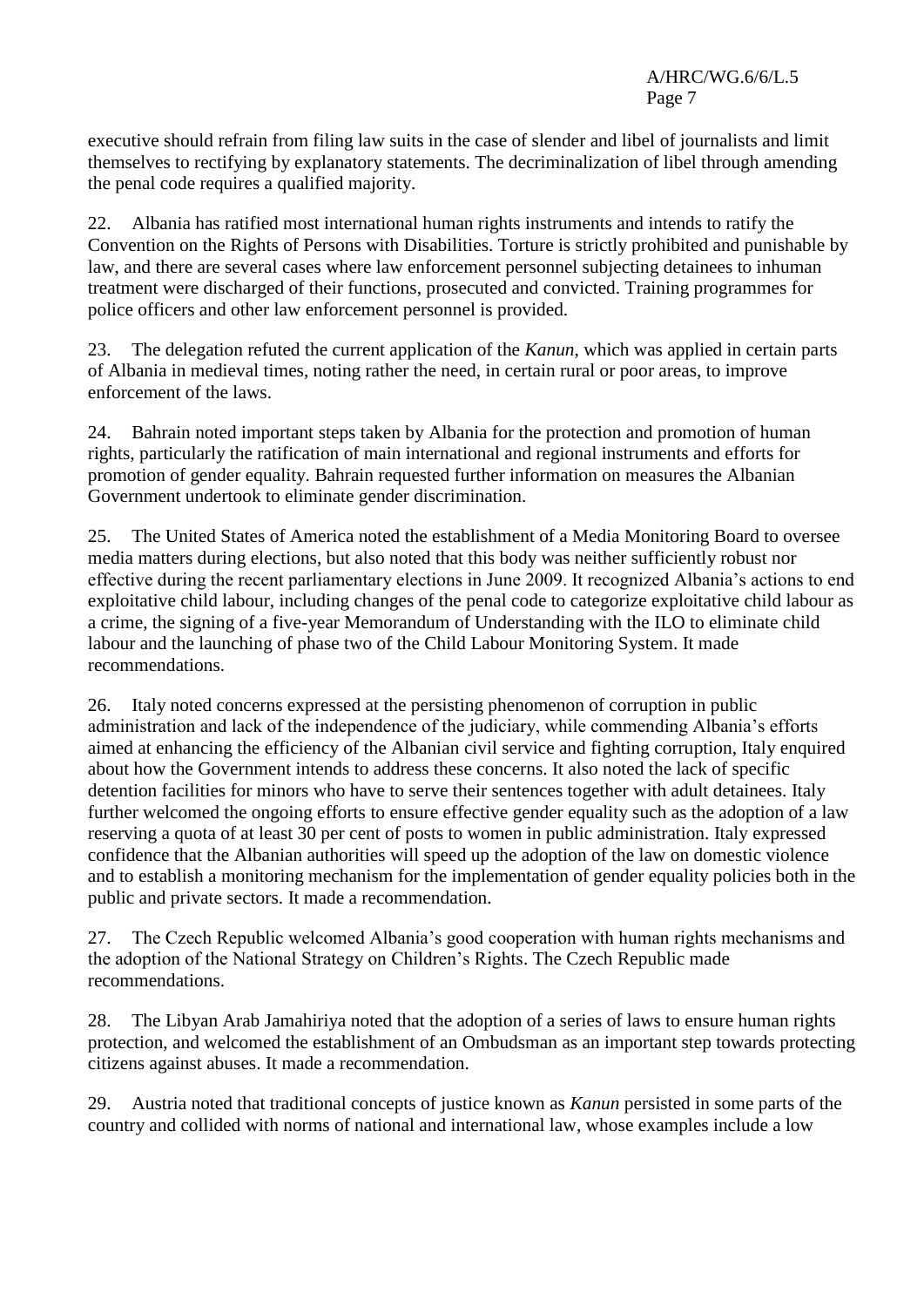status of women, domestic violence against women and children, and honour killings. It also noted that most children in institutional care came from a poor and rural family background, and that children in institutional care typically left at the age of 14 to 15 often facing social stigmatization, poverty and inadequate access to quality education. Austria made recommendations.

30. Mexico noted the legal and institutional progress in several areas, including promotion of gender equality, protection of rights of minorities, persons with disabilities and children, combating domestic violence, torture and trafficking in human beings, and establishment of an ombudsman institution. Mexico made recommendations.

31. Spain recognized the legislative and constitutional reform undertaken since the regime change in the 1990s, particularly the re-establishment of the freedom of religion and belief and the adoption of a democratic constitution in 1998. It welcomed the substantive legal framework and the abolition of the death penalty for all crimes. It enquired about the Government's intention to sign and ratify the Optional Protocol to the International Covenant on Economic, Social and Cultural Rights (OP-CESCR) and on the results yielded by the National Action Plan  $(2005 - 2007)$  on the fight against trafficking in persons. Spain made recommendations.

32. Serbia requested further information on the measures taken to protect and respect rights of national minorities, particularly the Serbian minority in the country. Serbia encouraged the Government to seriously consider and implement recommendations as stipulated in paragraph 16 of the summary prepared by OHCHR (A/HRC/WG.6/6/ALB/3) with particular attention to the alleged trafficking in human organs.

33. Sweden welcomed Albania's efforts to address discrimination against women and to guarantee freedom of expression and the press. Sweden expressed concerns regarding prison conditions, protection of property rights, and labour and trade union rights. Sweden made recommendations.

34. Germany noted reports, including by the Human Rights Committee, the Committee on Economic, Social and Cultural Rights and the Committee on the Elimination of All Forms of Discrimination Against Women, of discrimination against women, particularly under customary law and traditional codes of conduct and enquired on the measures taken in this regard. Germany made recommendations.

35. Bosnia and Herzegovina noted the improvements regarding the issue of minorities, confirmed by the fact that the Constitution considers minorities as an indivisible part of the Albanian society, ratification of the Framework Convention for National Minorities by Parliament, existence of cultural associations to preserve and protect their culture and identity, and political representatives of the minorities in the Parliament since 1992. It further noted the continuing economic and political challenges and poverty, which constituted a burden for the country. It made a recommendation.

36. The Netherlands acknowledged Albania's efforts in promoting gender equality, and it further expressed concerns on several laws that may, in practice, result in discrimination against women. The Netherlands also expressed concern about violations of human rights based on sexual orientation or gender. It made recommendations.

37. Norway welcomed the adoption of the Laws on Gender Equality and Domestic Violence and the inclusion of a 30 per cent quota of women on the new Electoral Code, as well as the State's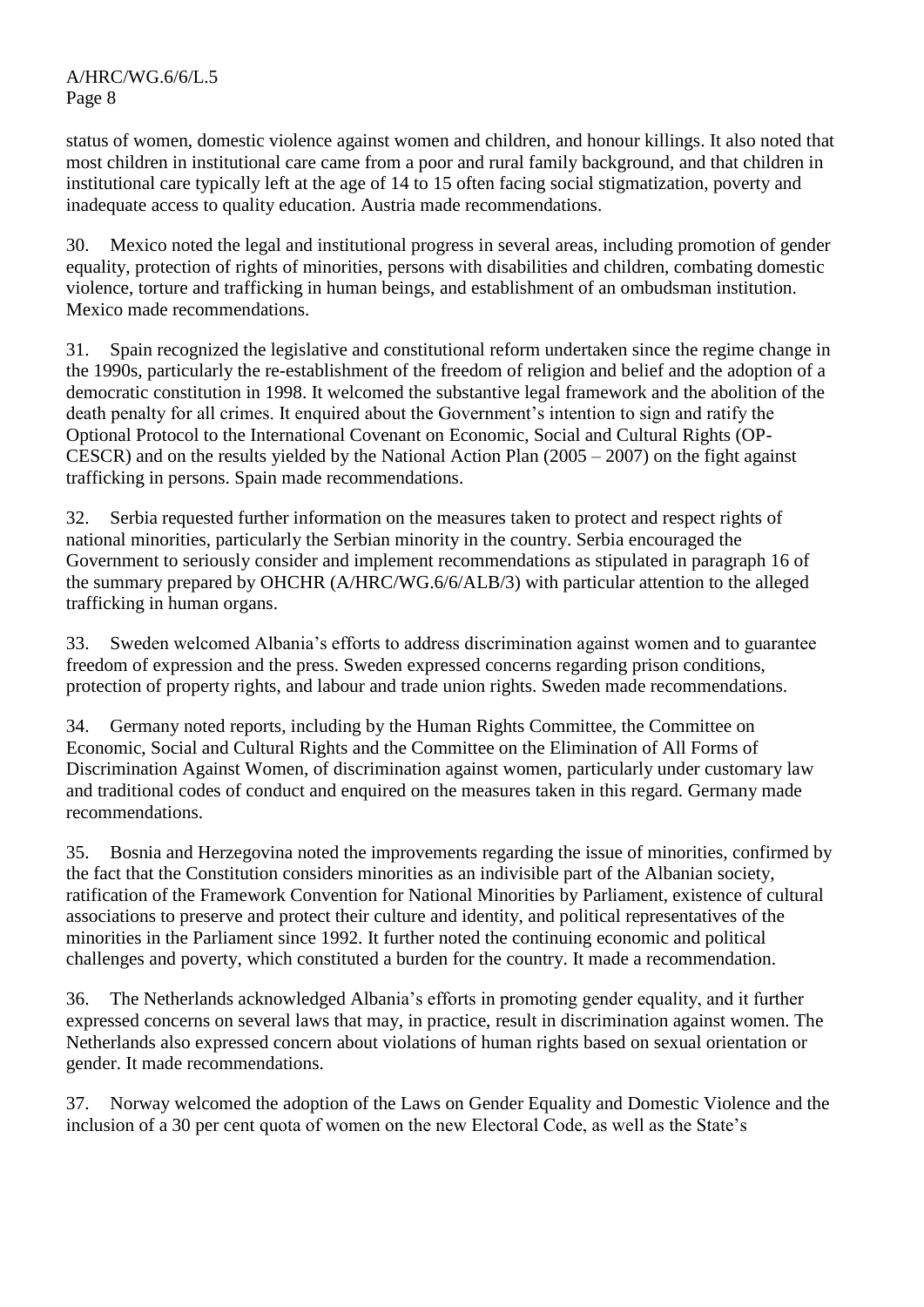commitment to adopt a Law on the Rights of the Child and its principled support for a comprehensive Anti-Discrimination Law. Norway understands that certain categories of children in Albania, especially those living in remote areas, Roma, orphans, juveniles in detention and children with disabilities are often not provided with adequate conditions for personal development, thus remaining entrenched in their marginalization and vulnerable to various forms of exploitation. It appreciated Albania's efforts to improve the conditions for prisoners. Norway made recommendations.

38. Uruguay welcomed the establishment of the Inter-ministerial Committee on the Rights of the Child and stressed the importance of coordination, particularly with civil society. Uruguay requested more details on concrete measures and the results achieved under Albania's National Strategy for Children (2005-2010) and the 2008 Strategy for foster care for needy children. Uruguay noted the Law (8143) on the situation of orphans, girl children and adolescents, under which they have the right to have support of various types such as financial assistance, fellowships, and free access to services. Uruguay enquired about measures taken to ensure resources that are available to implement these types of support and to carry forward effective policies of public care for these children until the age of 18 years. Uruguay made a recommendation.

39. Israel noted several steps undertaken by Albania for the protection and promotion of human rights, which includes ratification of main international and regional human rights treaties, establishment of the State Minority Committee, and prioritizing the minority issues on economic, social and educational development. Israel asked if Albania considered integrating various laws addressing issues of minorities into a single one. Israel made recommendations.

40. Montenegro commended Albania for its readiness to fulfill international obligations and to promote and protect human rights. It noted that the Albanian minority in Montenegro and the Montenegrin minority in Albania live in peace and harmony, representing a bridge in the relations between two countries which jointly strive to European and Euro-Atlantic integration.

41. Poland appreciated the achievements made in tackling the problem of trafficking in human beings, including through the adoption of relevant legislative, institutional and policy frameworks. It enquired about the measures taken and being envisaged to implement the recommendations of the Special Rapporteur on the sale of children, child prostitution and child pornography in 2005 and the steps to be taken to enhance the cooperation with other stakeholders such as NGOs in the fight against trafficking in human beings. Poland made recommendations.

42. China commended Albania for carrying out wide consultation with various stakeholders in preparation of its national report and for the progress made in various areas, including protection of rights of children, women and Roma, fight against discrimination on various grounds and trafficking in human beings, effective cooperation with the international community. Considering that Albania faces a challenge of children exploitation, China asked about measures the Albanian government had undertaken or plans to initiate to address this challenge.

43. The former Yugoslav Republic of Macedonia welcomed the attention given by Albania to minority issues and the establishment of the National Committee on Minorities under the Prime Minister and noted the progress made in combating poverty. Noting remaining challenges in the social sphere, it encouraged Albania to continue working on remedial measures to address regional disparities that affect the equal enjoyment of economic, social and cultural rights and to pursue efforts in the field of education.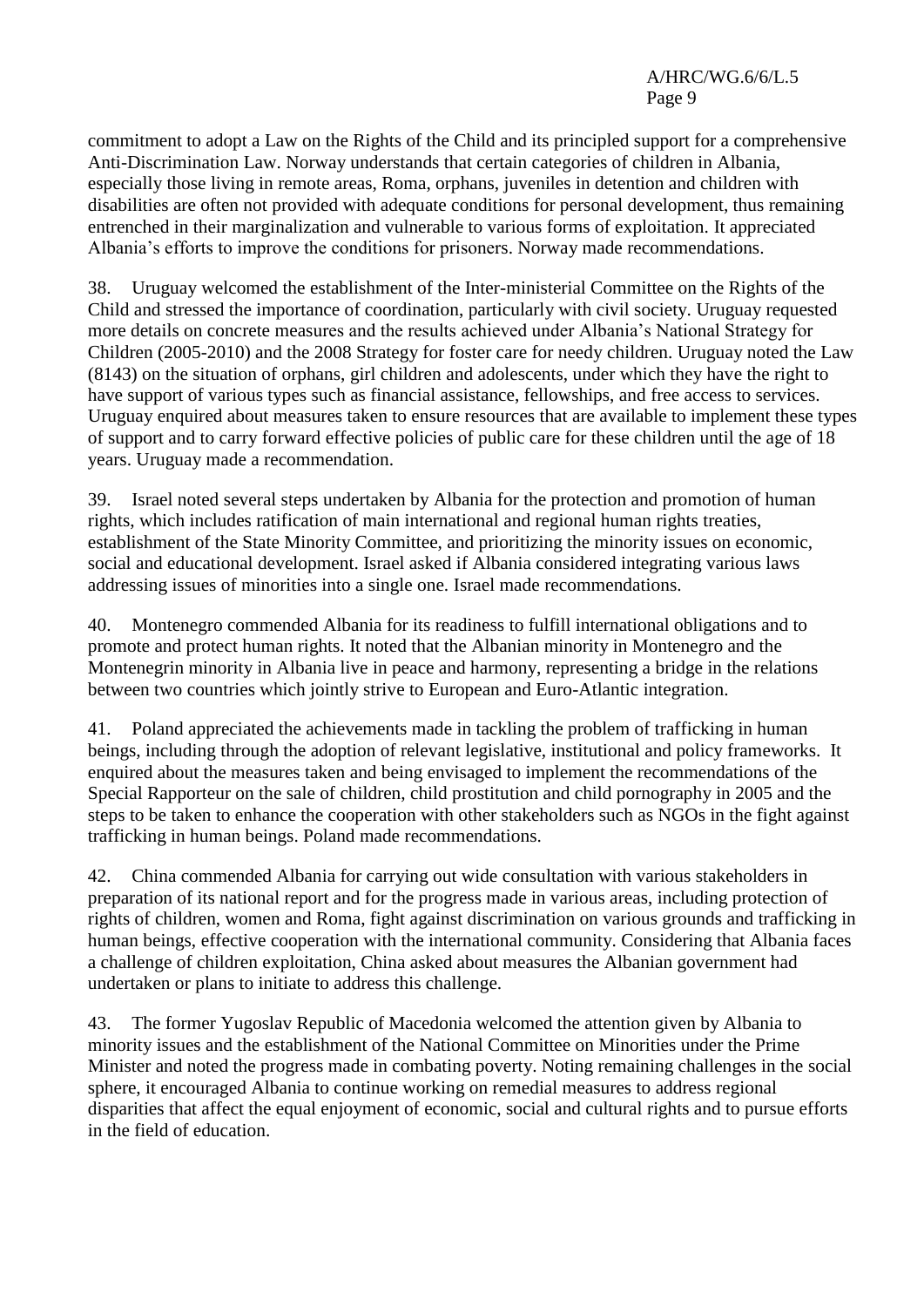44. The delegation stated that Albania has recognized trafficking as a phenomenon since 2001 when it ratified the United Nations Convention Against Transnational Organized Crime and its Optional Protocol and its criminal code has been amended to be in conformity with this and other instruments. Amendments to the Criminal Code regards child forced labour, child begging, pornography with minors, trafficking in minors, including sale of children by parents. Albania developed several programmes against trafficking in persons like adopting and implementing anti-trafficking strategies of biennial length. Other programmes, like the one on unemployment, reduction of school drops-out, minorities, in particular Roma, empowerment, have indirect effects. Assistance services for victims are improved by the guidelines for implementing the social care standards for trafficked persons through, among others, increase of financial resources of the national shelter in Tirana. Assistance is also provided after the victims left the shelters. Albania has five reception and reintegration centres which offer short, medium and long term assistance and reintegration to victims of trafficking. In order to track cases of trafficked persons, including their identification, a database is operational since September 2008. This system has allowed the identification and the assistance of 55 persons in 2009 so far. The draft law to amend the law on prevention of organized crime is being adopted by the Parliament; amendments will include, inter alia, confiscation of assets owned by perpetrators of trafficking and compensation of victims. Positive prevention measures include awareness programmes for the general public, improving the capacities of law agencies dealing with this phenomenon, informing people about legal migration and employment abroad. A law on the improvement of the legal frame on the protection of witness and collaborators creates a legal flexible tool to ensure protection through specific and practical measures. On registration of children, the Albanian Government has taken measures for the improvement of the law on the civil registry and civil registration, which, inter alia, removes the administrative sanctions for those parents who did not register their children. A number of administrative bodies are now enabled to register births and as a result, 7000 children previously unregistered, have been declared by their own parents.

45. On the issue on illegal detention and torture during detention, the delegation stated that, in 2007, Albania amended article 86 of the Criminal Code providing a definition of torture, which is now in line with article 1 of the Convention against Torture. The Penal Procedural Code stipulates that none should be subjected to torture or degrading punishment. The Code of Police Ethics prohibits acts of violence in the exercise of police duties, and the new law on State Police emphasizes the obligation to maintain public order in accordance to the law on respecting and observing the human rights of individuals. In the process of reorganization of the Police, Albania established a sector of complaints and discipline, which analyses and investigates the complaints of any citizen. Experts who are in charge of verifying the conditions of detention and guarantee constitutional rights have been systematically carried out inspection plans at the detention facilities. In partnership with the Albanian Centre for Human Rights and the Council of Europe, specific training programmes for law enforcement offices have been organized. The Department of Crime Investigations at the Ministry of Interior has published a manual entitled "standard work procedures during crime investigations". The Public Order Department at the Ministry of Interior has given authorization to the representatives of NGOs to inspect at any moment detention centres. In 2008, the Committee for the Prevention of Torture of the Council of Europe prevention committee found out that the majority of prisoners were treated correctly.

46. On conditions of detention, the master plan on pre-detention and strategy of prisons 2008-2013, improvements in the Albanian penitentiary system regard amendments to the law on rights and treatment of pre-trial detainees and prisoners. This law prohibits the use of physical force against the convicts if it is not indispensable to stop violence. A new pre-trial detention facility has been financed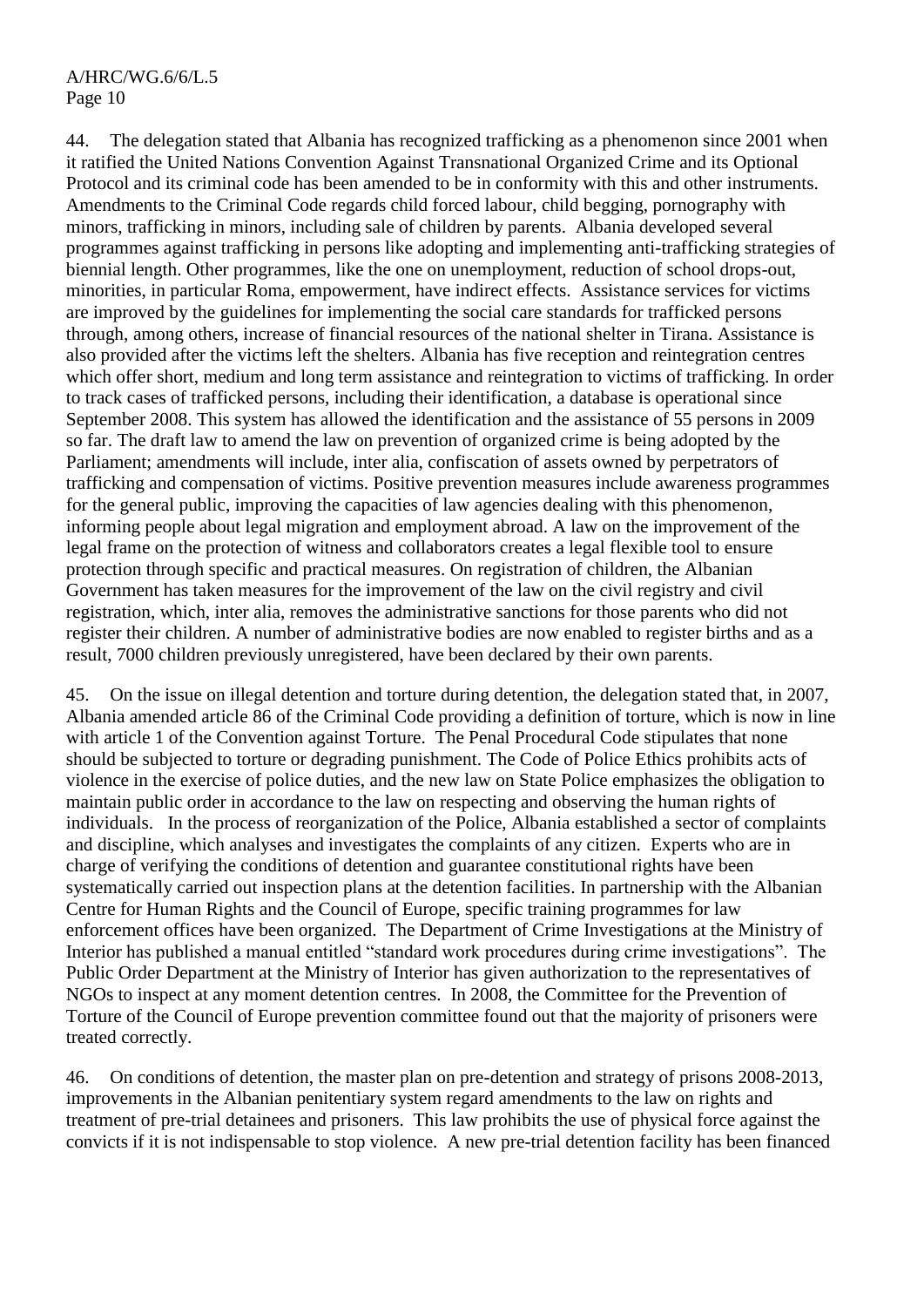by the Albanian Government. Improvements have been accomplished in three operational detention facilities. The Strategy of Prisons 2008 - 2013 and the Master Plan on the Pre-detention Facilities have been implemented. Further infrastructures and investments will be done in two other institutions within 2010 and there are building plans already approved for three additional centres. The General Directorate of Prisons is implementing training programs which are especially focused on vulnerable groups such as women, juveniles, drug addicted persons, persons with high risks of committing suicides. Rehabilitation programmes, educational and vocational training for detainees are in place. The Probation Service Law has played a crucial role in the reduction of prison overpopulation, which diminished of 800 detainees in 2008 and 311 in 2009. All juveniles detainees are accommodated in separate sections of detention centres and specific educational, vocational programmes are available to them individually. Presently, there is no case of inhuman treatment recorded in the Albanian penitentiary system.

47. The Government adopted a five-year anti-corruption strategy, which consists of concrete measures and monitoring indicators. This strategy is monitored by a specific inter-ministerial board, which is composed by a political and a technical level. Systemic reforms have been developed to combat corruption in the public administration. The legislation on procurement and education has been improved in compliance with United Nations and Council of Europe conventions on fighting against corruptions. The legislation includes eleven new offences related to corruption. Albania is part of a group of countries fighting against corruption and, in this capacity, undergoes evaluation tests. The Government has also taken measures to encourage and reward citizens who denounce cases of corruption. A public administration law introduces new salary scales for judicial personnel. The national strategy on public administration aims to change the civil service by improving the recruitment system through meritocracy and career promotion. In 2009, the department of public administration, in cooperation with the national institute for training, organized training on ethics and raising awareness on the fight against corruption, and for prevention of conflict of interest cases. The forthcoming creation of administrative courts will contribute to enhance the judicial process in cases of conflict between citizens and the administration.

48. With respect to measures to combat domestic violence, the Government has introduced a law to counter domestic violence and has bolstered all the bodies which are in challenge of dealing with violence against women and have included family violence in these measures. There is an action plan for 2010 and this provides for specialized capabilities to implement the above mentioned law to counter domestic violence and to ensure equal opportunities between women and men and involves training sessions to raise awareness amongst all appropriate public officials, lawyers, people working in the area of education and also includes the involvement of the ombudsman. The Ministry of Labor, Social Affairs and Equal Opportunities seeking to build the capacity of local authorities in setting up programmes for shelters for victims of domestic violence. Efforts are being made to training 1,800 members of staff who are providing medical services, in addition services are being provided for victims of violence in families and are given opportunities to have accommodation in shelters and dedicated phone lines are being set up. This is done by the One UN Programme. From 2 November to 20 December, 2009 campaign to stop domestic violence organized by the Ministry of Labour and all other relevant actors including at the international level. The campaign includes speakers of the parliament. Clear measures for the next few years are in place to minimize domestic violence and to resolve these matters in conjunction with all relevant stakeholders, central and local government, civil society and international organizations, which are inter alia providing funding to help implement these measures.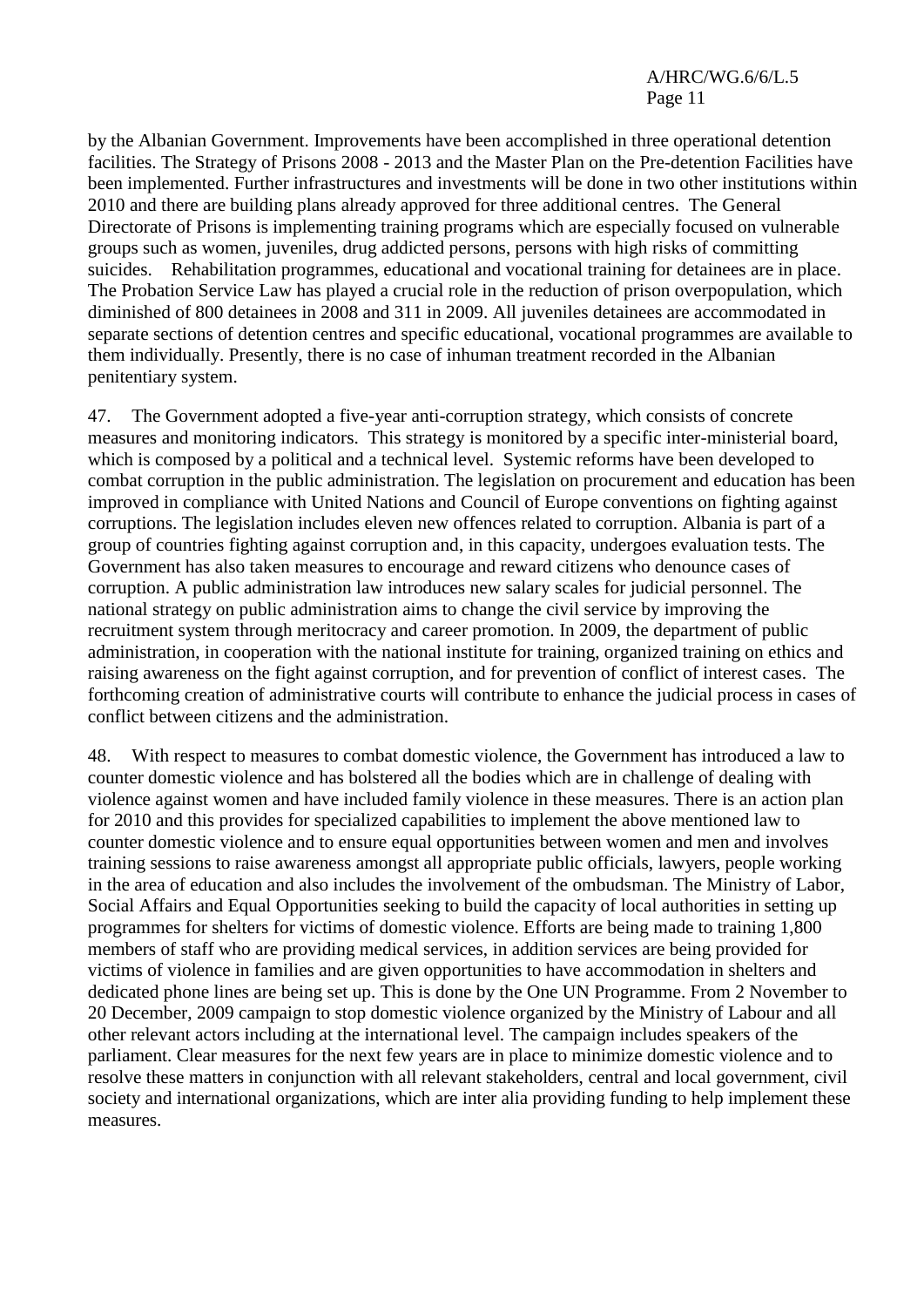49. On the question of the Roma minority, the delegation noted that since Albania's ratification of the national strategy in 2003 the Government has adopted a strategy leading of the technical secretariat in charge of monitoring the implementation of the national strategy in cooperation with the central and local government. In the context of the Rome decade initiative the Government has adopted an action plan along with a dedicated budget to implement the measures identified in the action plan. Four ministries are involved in four key areas of the Rome inclusion decade. The measures for 2010 to 2015 will be modified over time to improve the economic situation of the Roma in the country, taking into account the efforts this minority faces to counter the discrimination.

50. Ukraine appreciated efforts aimed at combating trafficking in human beings and expressed satisfaction on the substantial progress in countering trafficking networks in the past years, which Ukraine considered to be a good practice. Ukraine made a recommendation.

51. Morocco appreciated the consultative approach employed by the Albanian Government for the preparation of its national report for the UPR process. It valued steps undertaken by Albania for the protection of minority rights and interesting and innovative measures undertaken for protection of children's rights. Morocco requested more information on implementation of the National Strategy on Children's Rights for 2005-2010 and its Action Plan as well as that of the Foster Care Strategy Program. Morocco made a recommendation.

52. The Republic of Korea welcomed the considerable progress made in the fight against corruption. It noted the absence of a specific anti-discrimination law, and enquired about Albania's plans to adopt such legislation. It also noted concerns expressed in reports of various UN treaty bodies on trafficking in persons, especially women and girls. It made a recommendation.

53. Slovenia welcomed the progress made in the fight against corruption while enquiring about measures undertaken to fight it. It also asked about plans to contribute to strengthening the rule of law and to prevent any potential political pressures on the judiciary. It expressed concern about the situation of women and children's rights where practices continue to deviate from the national legal standards. It also highlighted the problems of domestic violence against women. It further asked about plans to support the programmes intended to help the victims of violence and human trafficking. Slovenia made recommendations.

54. Greece acknowledged Albania's efforts in fighting corruption, protection of minority rights, women rights, freedom of media and gender equality, and addressing domestic violence. Greece asked if the anti-corruption strategy had been evaluated, and requested further information about actions and measures to be undertaken in order to: a) ensure full property restitution for members of Greek minority community; b) enhance media freedom and independence of journalists; and c) achieve better implementation of the legislation and increase public awareness on gender equality and women rights.

55. The United Kingdom of Great Britain and Northern Ireland underlined the range of domestic legislation to safeguard human rights and the improved representation of women in Parliament as a tangible result of legislative change. It noted the recent violent attacks against journalists, which raised concerns over freedom of expression and the adequacy of legislation that ensures editorial independence of the media, and promotes a climate in which journalists can operate without fear. Welcoming Albania's commitment to fight corruption, it noted that this remained a particularly serious problem and expressed its support for the call for a "more systematic and strategic approach" and the establishment of a convincing track record of verdicts and sanctions in corruption cases. The United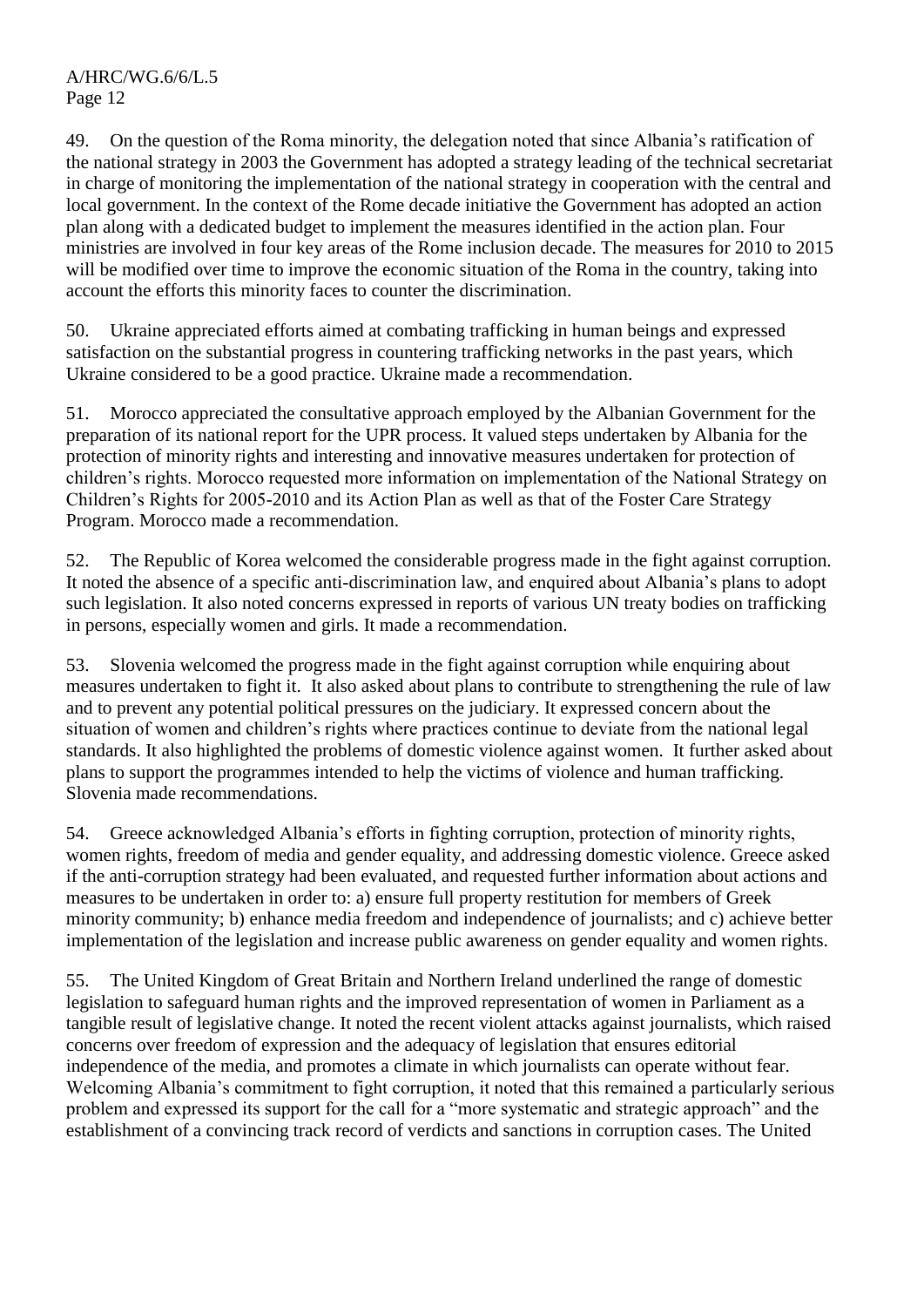Kingdom welcomed Albania's commitment to provide support and protection to victims and witnesses of human trafficking. It made recommendations.

56. The Syrian Arab Republic welcomed Albania's efforts made in the area of human rights, and further encouraged Albania to pursue their efforts in all areas, including health, the rights of women, children and minorities, as well as other areas, depending on the national needs and international commitments. It made a recommendation.

57. Romania appreciated that human rights protection had been a part of national policy of the country and that minority rights had received special attention. In line with concerns expressed by the Advisory Committee of the Framework Convention for the Protection of National Minorities (Council of Europe), Romania asked about effective enjoyment of rights of Vlachs/Aromanians and their representation in the State Minority Council.

58. Slovakia remained concerned about the persisting issue of trafficking in children for sexual exploitation and forced labour. Noting the prohibition of discriminatory practices by the Albanian Constitution and other applicable laws, it referred to reports of numerous cases of discrimination on various grounds. Slovakia made recommendations.

59. Kyrgyzstan noted the broad public involvement in the drafting of the national report. It also noted Albania's active efforts in combating corruption and the achievements made in combating human trafficking. It further noted the establishment of a national human rights protection system, including a functioning Ombudsman, a national committee for minorities, a committee for children's rights, a committee to eliminate child labour, a committee for people with disabilities and the establishment of a government department concerned with domestic violence. It expressed hope that Albania would continue its comprehensive reform programmes in protecting human rights and share experience in the areas where it had achieved positive results, particularly in preventing human trafficking and countering corruption.

60. Senegal welcomed Albania's efforts to improve its institutional framework for the protection of human rights, including children rights. It acknowledged the progress made in several areas, including the protection of rights of minorities and combating trafficking in human beings. Senegal requested further information on the draft Law on Children's Rights mentioned in the national report and also on awareness-raising programmes to prevent discrimination. Senegal made recommendations.

61. Afghanistan noted that the guarantees of human rights and fundamental freedoms provided for in the Constitution were applicable to nationals, foreigners and persons without citizenship in Albania. It welcomed the establishment of a State Council of Minorities, a National Strategy for the Improvement of the Living Conditions of the Roma and Committee for Equal Opportunity. It further enquired about the coordination of these institutions to achieve concrete results. Afghanistan made recommendations.

62. Latvia welcomed the good level of cooperation of Albania with United Nations and regional human rights mechanisms. While welcoming that Albania extended a standing invitation to all special procedures, Latvia invited all other countries to follow Albania's example.

63. Azerbaijan sought information about measures that Albania had undertaken for: a) representation of different minority groups in the public administration; and b) development and implementation of policies aimed at countering the various forms of discrimination. Azerbaijan made recommendations.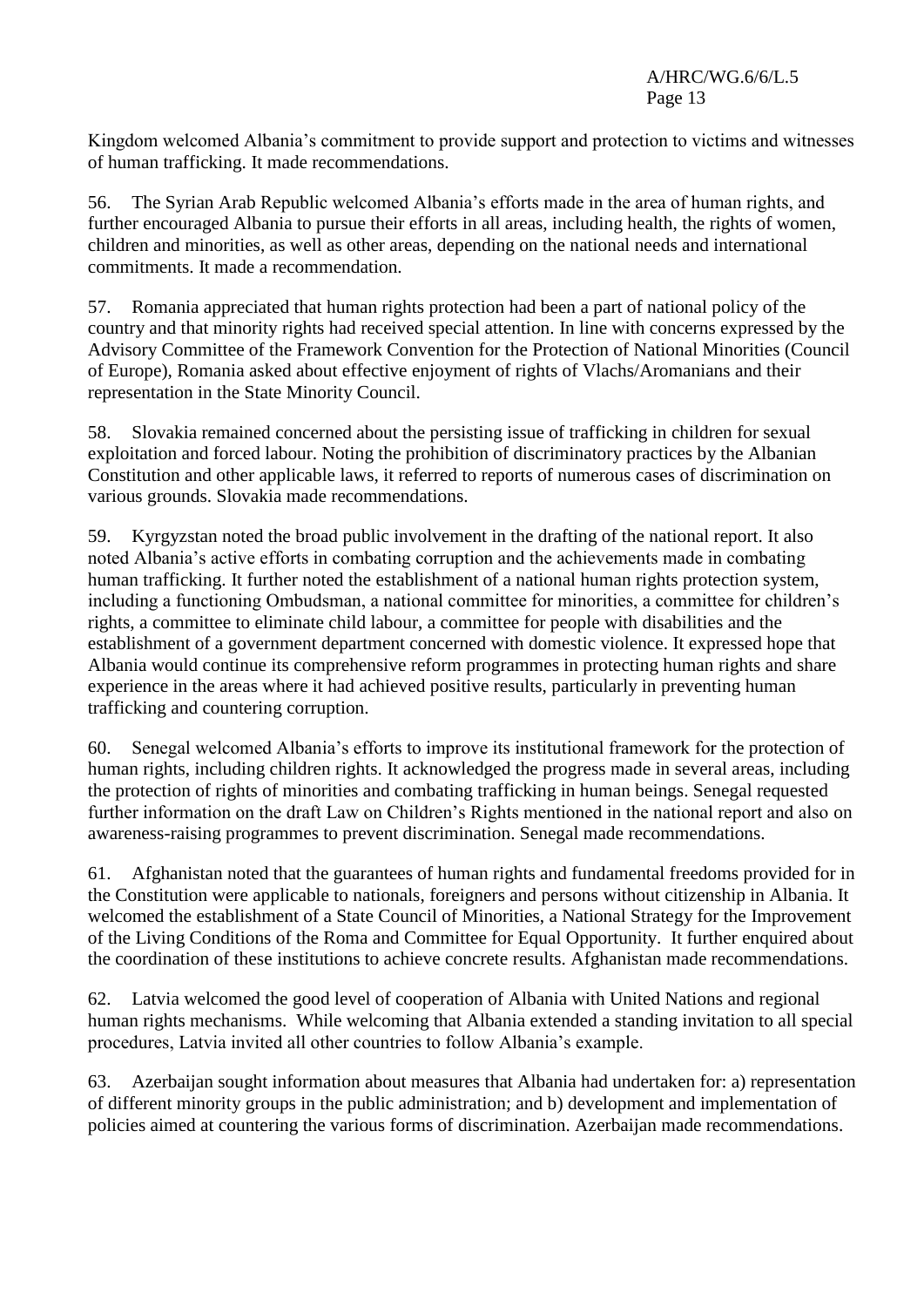64. Argentina welcomed the re-establishment of the freedom of religion or belief. Argentina raised concerns at the use of corporal punishment of children as a disciplinary method. Argentina made recommendations.

65. Malaysia commended Albania's efforts to institutionalize respect of human rights and fundamental freedoms and its commitment to promote and protect human rights, evidenced by its accession to a number of international and regional human rights instruments. Malaysia made recommendations.

66. Jordan welcomed the establishment of the People's Advocate, an accredited National Human Rights Institution. Albania acceded to a high number of international and regional human rights instruments with direct applicability and primacy over domestic laws. Jordan made a recommendation.

# **II. CONCLUSIONS AND/OR RECOMMENDATIONS**

67. The recommendations formulated during the interactive dialogue have been examined by Albania and the recommendations listed below enjoy the support of Albania:

- 1. Consider signing the Convention on the Rights of Persons with Disabilities (CRPD) (Canada);
- 2. Sign and ratify CRPD and its Optional Protocol (Spain);
- 3. Ratify CRPD (Azerbaijan);
- 4. Consider ratifying CRPD and its Optional Protocol, and accomplish the human rights goals set by the Human Rights Council in resolution 9/12 (Brazil);
- 5. Consider accession to CRPD (Jordan);
- 6. Ratify the main international human rights instruments, particularly CRPD and its Optional Protocol (Chile);
- 7. Envisage the possibility of adhering to CRPD, which offers an important frame of reference in the area of promotion and protection of the rights of persons with disabilities, without underestimating the cost of implementing the related norms (Algeria);
- 8. Continue its efforts towards harmonization of its national laws with its international human rights obligations (Egypt);
- 9. Continue to make every effort to ensure that its national legislation is in line with international instruments (Libyan Arab Jamahiriya);
- 10. Continue to improve its legislation to bring it in line with international human rights standards (Senegal);
- 11. Review compliance of its criminal and civil codes with provisions on freedom of expression in the International Covenant on Civil and Political Rights (Czech Republic);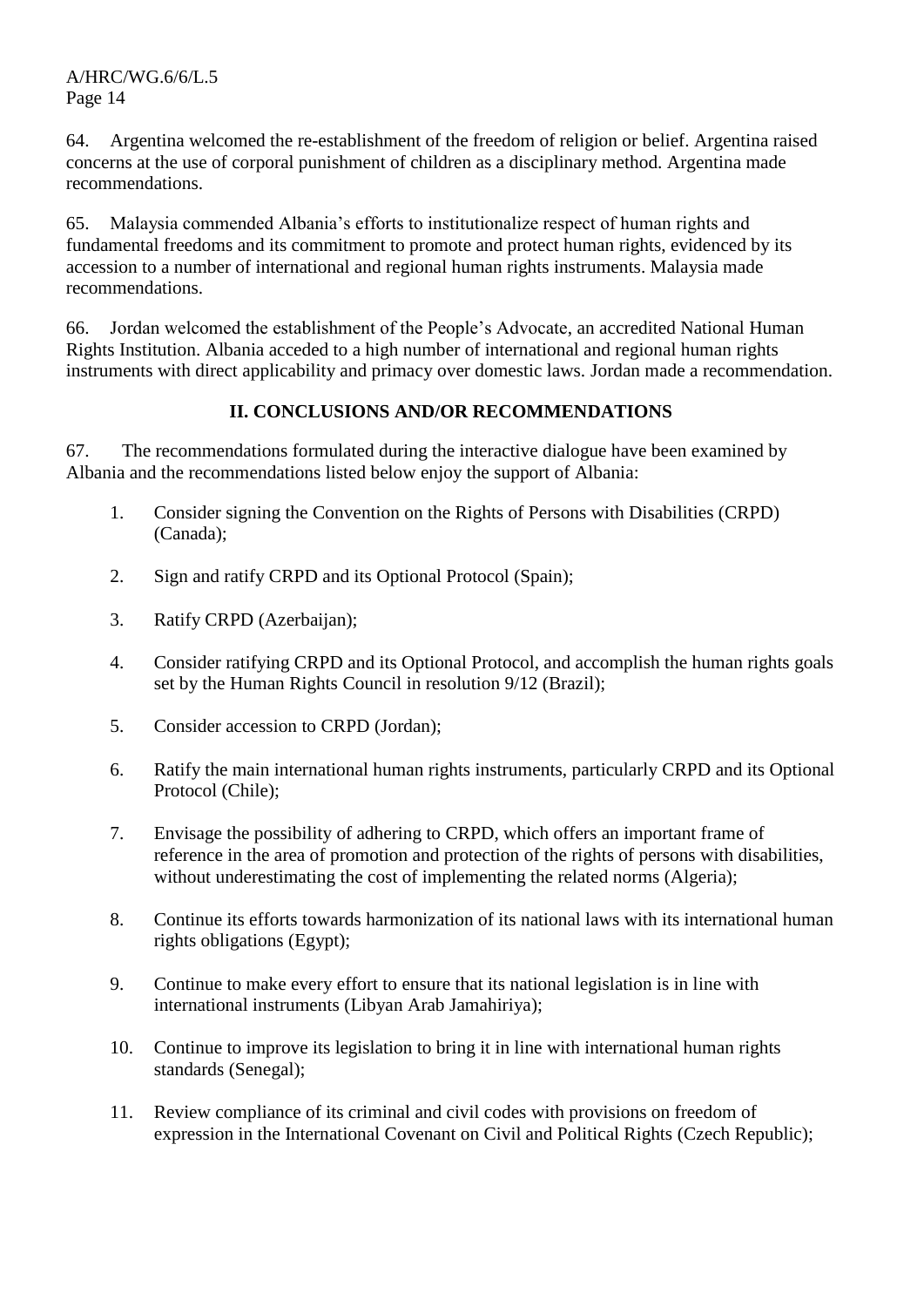- 12. Adopt the Law on the Rights of the Child and the Law against Discrimination as matters of priority, as well as measures to ensure the implementation of laws on birth registration (Norway);
- 13. Promptly adopt and amend when necessary the Law on Anti-Discrimination, already prepared with civil society, to comply with international standards and ensure its due implementation in close cooperation with all stakeholders (Slovakia);
- 14. Pursue its efforts to bring national legislation into line with international human rights standards and take this element into account when adopting a law on the rights of children (Morocco);
- 15. Take further concrete steps to ensure that existing human rights legislation is implemented and enforced (United Kingdom);
- 16. Strengthen its policy for the full guarantee of the rights of the child, with attention to combating child labour and the implementation of the Guidelines for the Alternative Care of Children, in accordance with Human Rights Council resolution 11/7 and draft resolution A/C.3/64/L.50 of the General Assembly. (Brazil);
- 17. Consider fostering policies on combating child trafficking and define the crimes of the sale of children and child pornography (Brazil);
- 18. Fully implement the National Strategy on Gender Equality and Domestic Violence, intended to tackle violence against women (Chile);
- 19. Provide human rights education and training to police officers corrections officers and judicial staff aimed at the protection of women, persons of minority sexual orientation and gender identity and national minorities (Czech Republic);
- 20. Recognizing the work of the National Council for Disability Matters, intensify necessary measures to improve specialized services for persons with disabilities, in particular in disadvantaged areas; develop reliable statistics on persons with disabilities and their access to basic services (Spain);
- 21. Undertake awareness-raising campaigns to ensure the effective implementation of and respect for the laws of the State, in particular by ensuring the effective investigation and prosecution of honour killings and cases of violence, including domestic violence against women and children (Austria);
- 22. Create more social awareness-raising campaigns against gender-based violence, with particular emphasis on its condemnation by the highest levels of the Administration; and more human rights training programmes for employees in the security and justice sectors (Spain);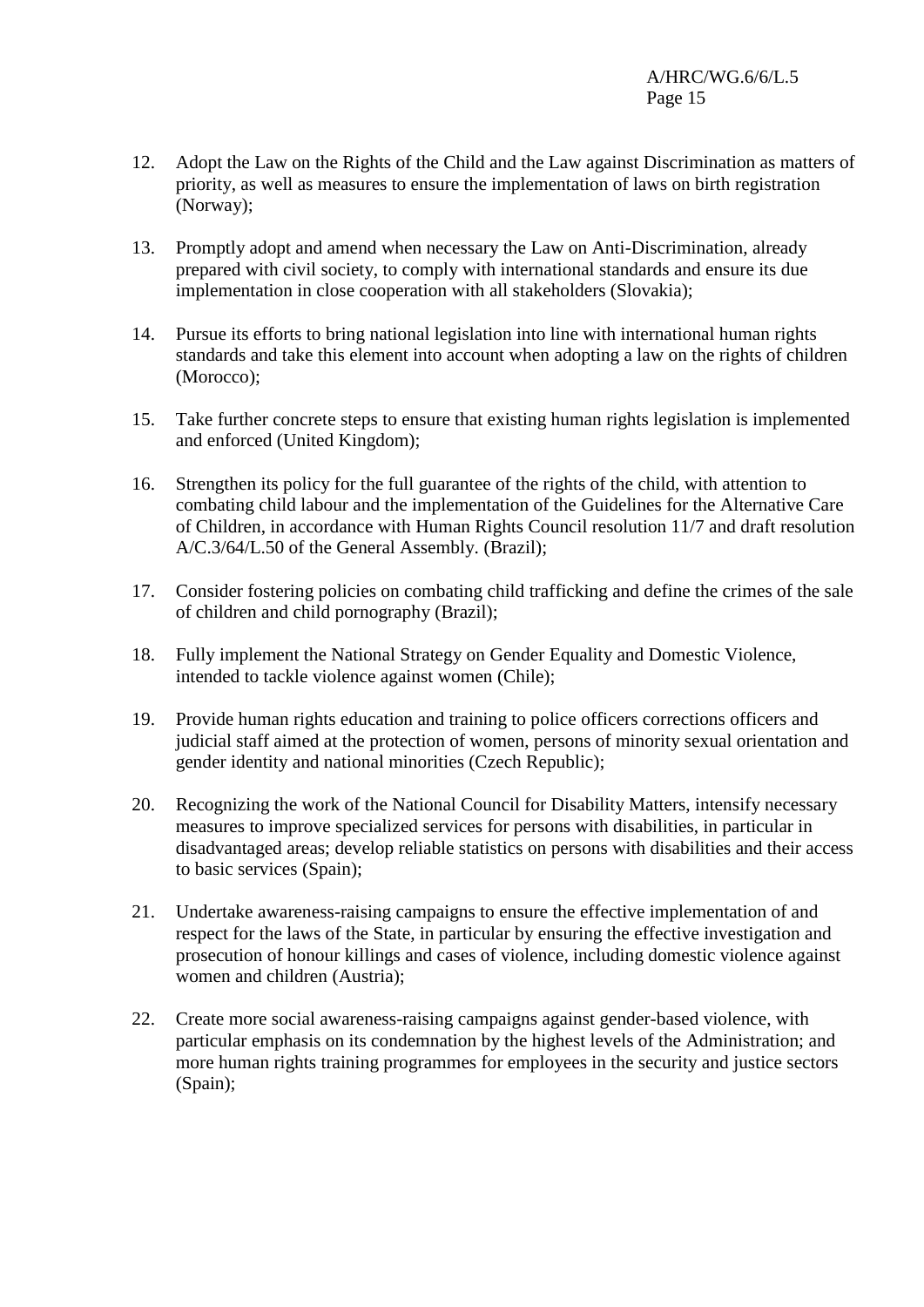- 23. Implement public education and awareness programmes on issues related to sexual orientation and gender equality and provide training to law enforcement, judicial and other relevant authorities with the same objective (Netherlands);
- 24. Elaborate State policies and establish mechanisms targeting discrimination against marginalized and vulnerable categories of children (Norway);
- 25. Develop further the National Strategy for Gender Equality and Domestic Violence adopted in 2007 in accordance with the recommendations made by the Committee on Economic, Social and Cultural Rights and the Committee against Torture (Israel);
- 26. Introduce and disseminate specific awareness-raising programmes for all relevant judicial and police personnel aimed at the protection of children from trafficking (Poland);
- 27. Take appropriate measures to improve the effectiveness and transparency of the strategies and actions to combat corruption (Belgium);
- 28. Further intensify the fight against corruption, especially the corruption of State officials (Slovenia);
- 29. Strengthen its national child protection system and ensure its full implementation; intensify its efforts to raise public awareness against trafficking in children for sexual exploitation and forced labour within its National Strategy for the Fight against Trafficking in Human Beings as well as other policies and programmes; and adopt appropriate rehabilitation and reintegration mechanisms for the victims (Slovakia);
- 30. Take further measures to promote and protect the rights of women and children (Afghanistan);
- 31. Continue giving priority and allocating adequate resources to the implementation of the national strategies on children and on combating child trafficking (Malaysia);
- 32. Follow up on the legal framework for gender equality and domestic violence, including its application to law enforcement and judicial authorities handling cases of domestic violence, by taking more effective measures for its enforcement and increasing public awareness about the law in smaller towns and rural areas (Norway);
- 33. Consider issuing a standing invitation to United Nations human rights special procedures (Brazil);
- 34. Extend an open and permanent invitation to the United Nations special procedures mandate-holders (Chile);
- 35. Consider extending a standing invitation to special procedures mandate-holders (Mexico);
- 36. Extend an open and permanent invitation to all special procedures (Spain);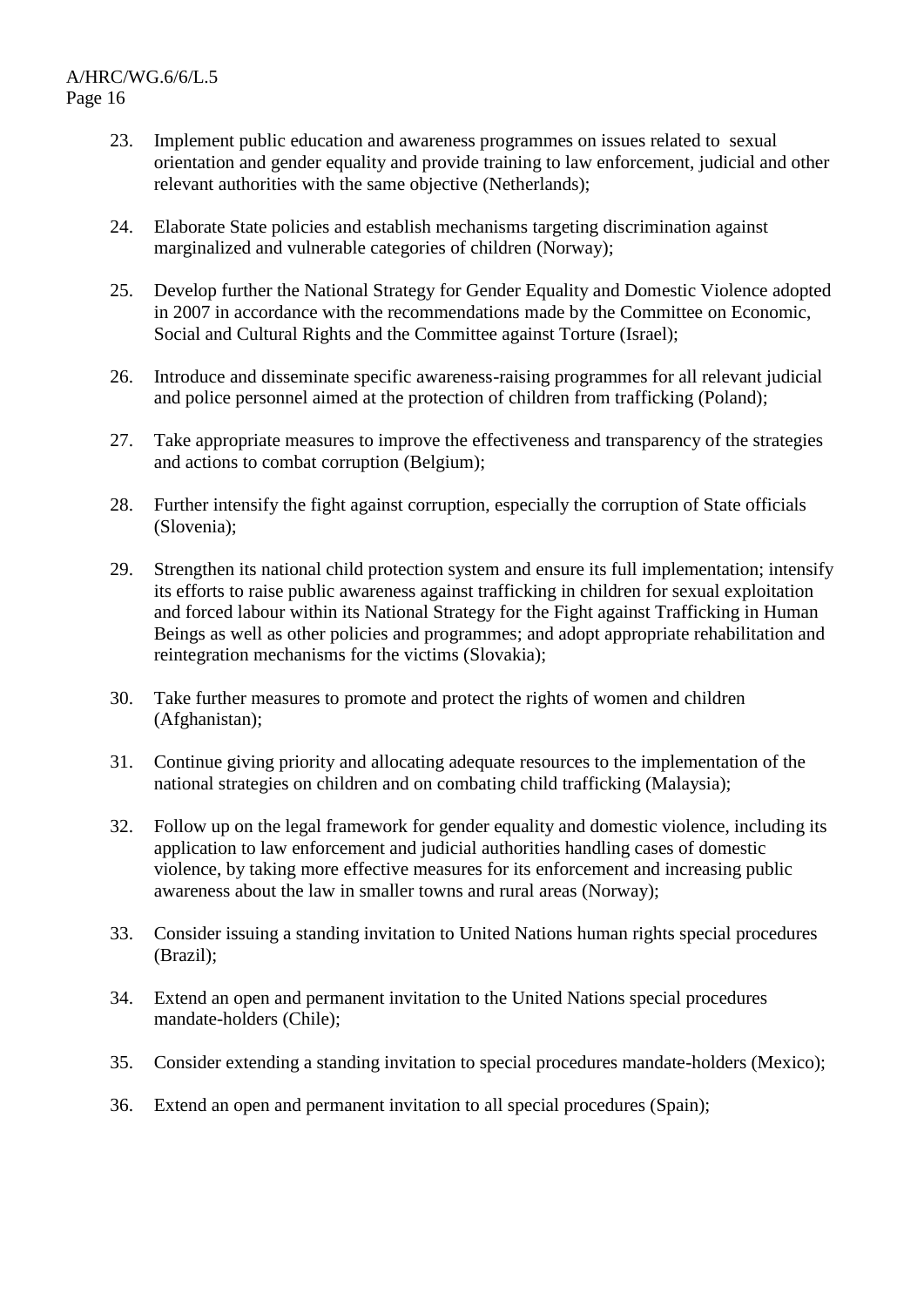- 37. Issue invitations to all special procedures to enable them to visit the country and look into developments in the area of human rights (Syrian Arab Republic);
- 38. Respond more regularly and in a timely manner to the questionnaires sent by OHCHR (Turkey);
- 39. Accelerate its efforts towards the adoption of anti-discrimination and children's rights laws (Egypt);
- 40. Continue and strengthen policies to combat all forms of discrimination, with special attention to discrimination against women, and establish a legal framework to combat domestic violence (Brazil);
- 41. Take further measures to ensure equality between men and women, including through facilitation of women's participation in public affairs and the labour market (Sweden);
- 42. Step up necessary measures to promote equality between men and women and strengthen the ongoing efforts for the prevention of domestic violence (Ukraine);
- 43. Introduce for adoption a comprehensive, all-inclusive anti-discrimination law that includes protection against discrimination on the grounds of sexual orientation and gender identity (Netherlands);
- 44. Amend the economic aid law and the property law so that they in no circumstances discriminate against women (Netherlands);
- 45. Consistent with the recommendation of the Committee against Torture, strengthen the fight against impunity and look into all allegations of torture and ill-treatment committed by law enforcement authorities and prosecute those responsible for such acts (France);
- 46. Investigate all allegations of torture or ill-treatment, prosecute those responsible and take all measures to ensure that impunity does not prevail (Denmark);
- 47. Treat acts of torture by law enforcement officials according to the seriousness of their offence in line with previous recommendations of the Human Rights Committee (Germany);
- 48. Intensify efforts to combat ill-treatment by police authorities (Norway);
- 49. Improve the conditions of prisoners and pre-trial detainees and prevent any kind of abuse of prisoners by security personnel (Slovenia);
- 50. Continue efforts to improve prison conditions (Russian Federation);
- 51. Improve the conditions of detention for those held on remand and for convicted persons (Denmark);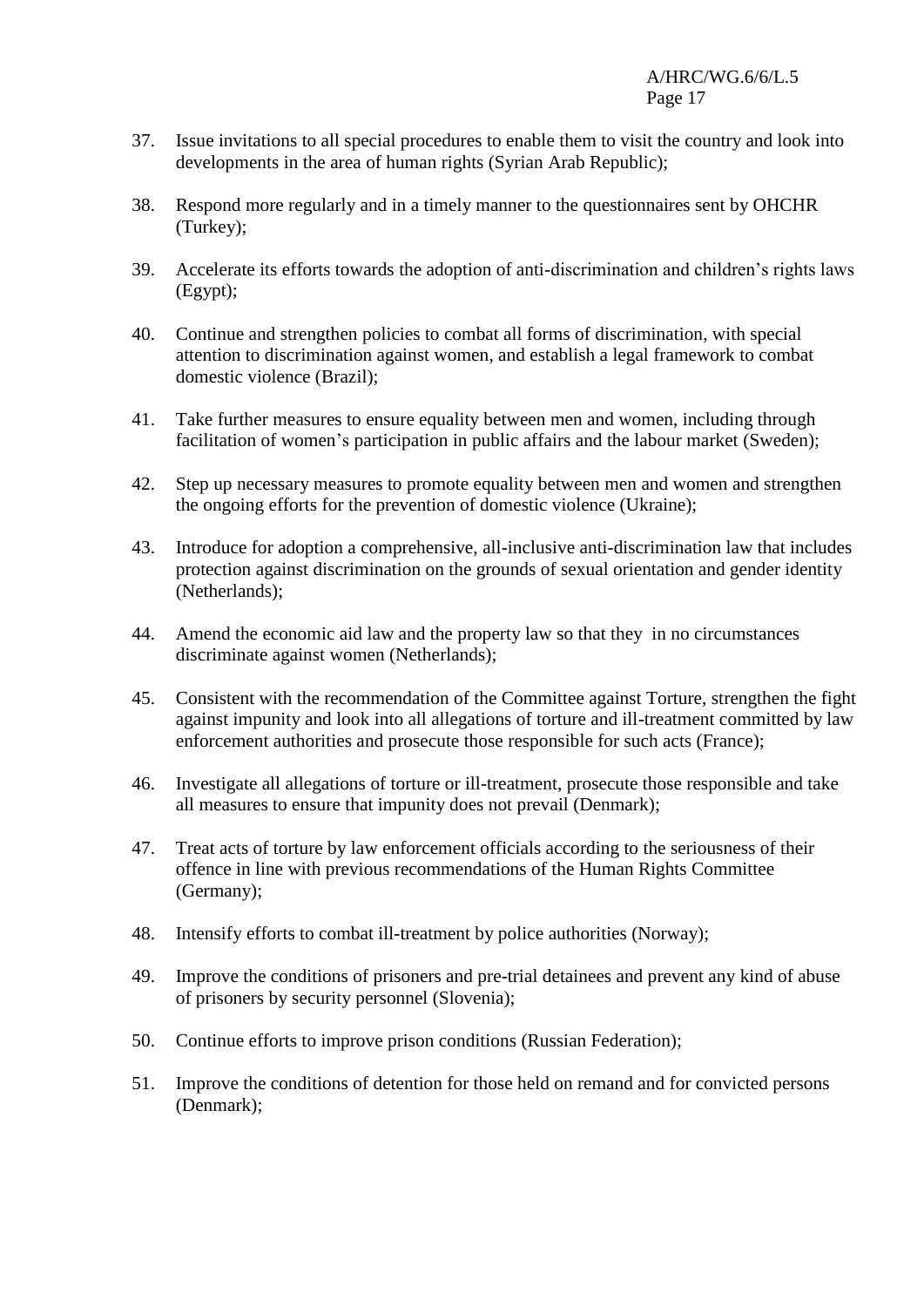- 52. In light of the recent report by the Council of Europe's Committee for the Prevention of Torture, continue investments in prison and detention facilities, with a particular focus on improving material conditions for suspects held in police establishments and pre-detention centres (Norway);
- 53. In light of the priorities established in the fight against domestic violence, take those effective measures that it deems appropriate for the realization of the emancipation of women, in particular through education and integration in the labour market, and extend them to rural areas (Algeria);
- 54. Adopt and implement robust measures to better address domestic violence (Canada);
- 55. Continue efforts directed towards protection of the rights of women and children (Russian Federation);
- 56. Strengthen efforts against all forms of violence against women, including domestic violence (Sweden);
- 57. Remain vigilant on the issues of blood feud and domestic violence; develop and support programmes to provide help to victims of domestic violence (Slovenia);
- 58. Intensify efforts to combat sexual violence and ill-treatment against women and children, including by providing specific training to law enforcement officers and judges (Malaysia);
- 59. Pursue its efforts to diligently combat the smuggling and trafficking of persons and envisage appropriate channels for sharing its experience and its knowledge with countries that may wish to benefit from them (Algeria);
- 60. Adopt and implement robust measures aimed at addressing human trafficking (Canada);
- 61. Continue pursuing efforts to combat human trafficking, with emphasis on protection of victims (France);
- 62. Continue efforts aimed at combating trafficking of human beings (Russian Federation);
- 63. Further develop specific measures and rehabilitation programmes directed at the long-term reintegration of victims of trafficking (Poland);
- 64. Bolster its efforts to address the issue of trafficking in persons, especially women and girls, in a more comprehensive and systematic manner that includes all aspects of prevention, protection and prosecution (Republic of Korea);
- 65. Adopt further measures to fight human trafficking and assist its victims (Slovenia);
- 66. Ensure that the Ministries of Labour, Social Affairs and Equal Opportunity take further steps to eliminate the worst forms of child labour, that they address the informal sector in these measures, and that they receive adequate training to detect and prevent unlawful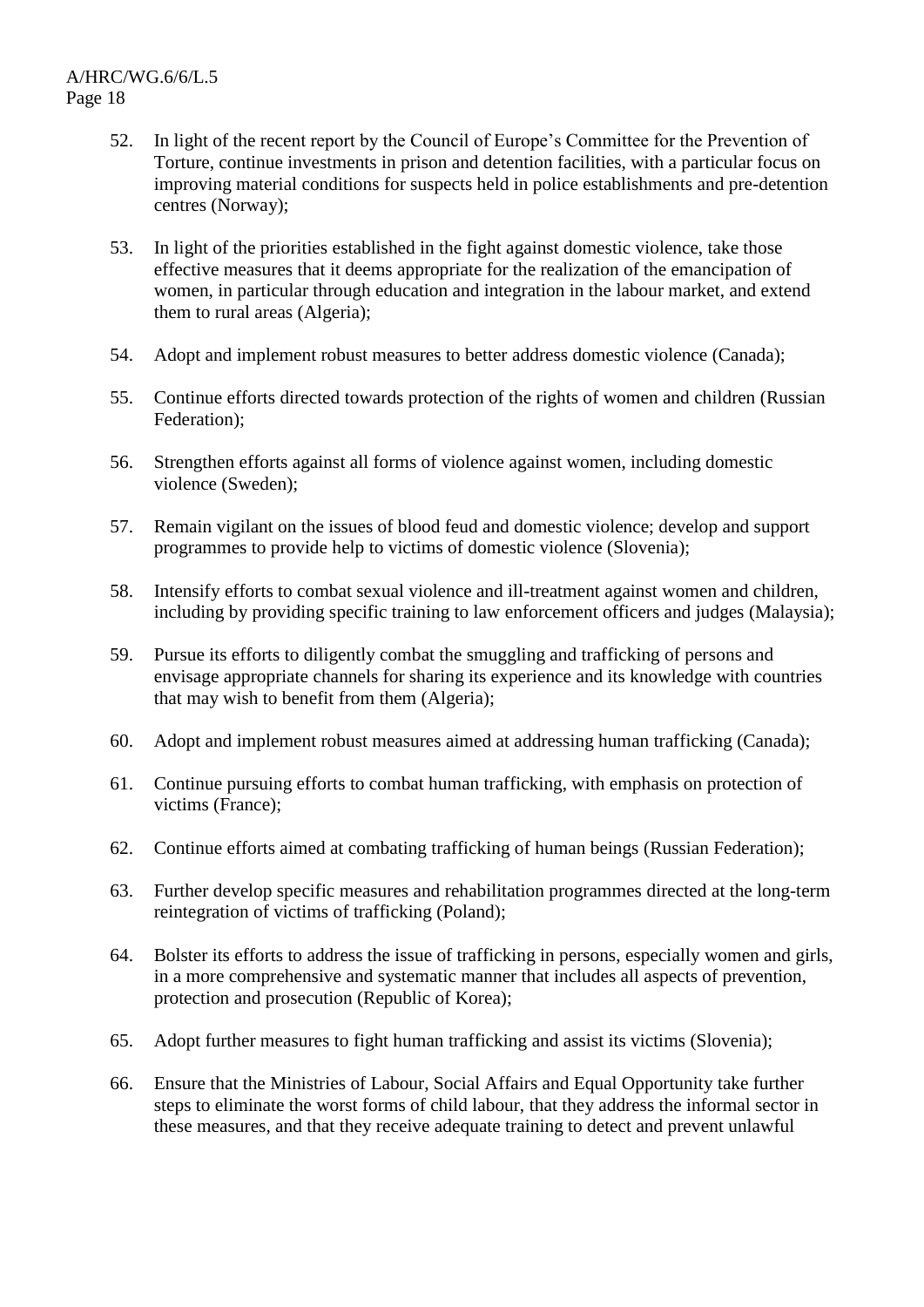child labour, improve the quality of and increase the number of workplace inspections in both formal and informal sectors, and work with the courts to effectively prosecute perpetrators (United States of America);

- 67. Adopt the necessary reforms to improve the capacities and effectiveness of the national judiciary system (Belgium);
- 68. Implement effective and comprehensive reform of the penitentiary system (Canada);
- 69. Establish detention facilities for juvenile detainees (Italy);
- 70. Take effective measures to accelerate the consolidation of property rights (Canada);
- 71. Adopt further measures to ensure birth registration of all children (Czech Republic);
- 72. Facilitate and ensure registration of all children born in Albania (Mexico);
- 73. Take appropriate measures to promote the registration of all children, paying particular attention to the most vulnerable and marginalized groups (Azerbaijan);
- 74. Investigate and punish attacks and threats against journalists (Czech Republic);
- 75. Continue the efforts to ensure full respect for freedom of expression and of the press, in accordance with Albania's international obligations (Sweden);
- 76. Step up efforts to address the problem of unemployment, in particular in the rural regions, including through specially targeted programmes to stimulate economic growth and development in the poor and rural areas (Malaysia);
- 77. Intensify efforts to reduce the infant mortality rate (Chile);
- 78. Foster equal and unconditional access for all inhabitants of the country to health care and education (Chile);
- 79. Adopt further measures to ensure protection of the human rights of children leaving care in particular through the provision of education, health and psycho-social support (Czech Republic);
- 80. Fully implement its action plan to improve the living conditions of minorities, especially Roma (Canada);
- 81. Increase the involvement of local authorities in the National Strategy on Roma and equip the Strategy with adequate financial means and evaluation mechanisms (France);
- 82. Intensify its efforts to promote ethnic tolerance and adopt a strategy for the integration of persons of a different ethnic origin (Germany);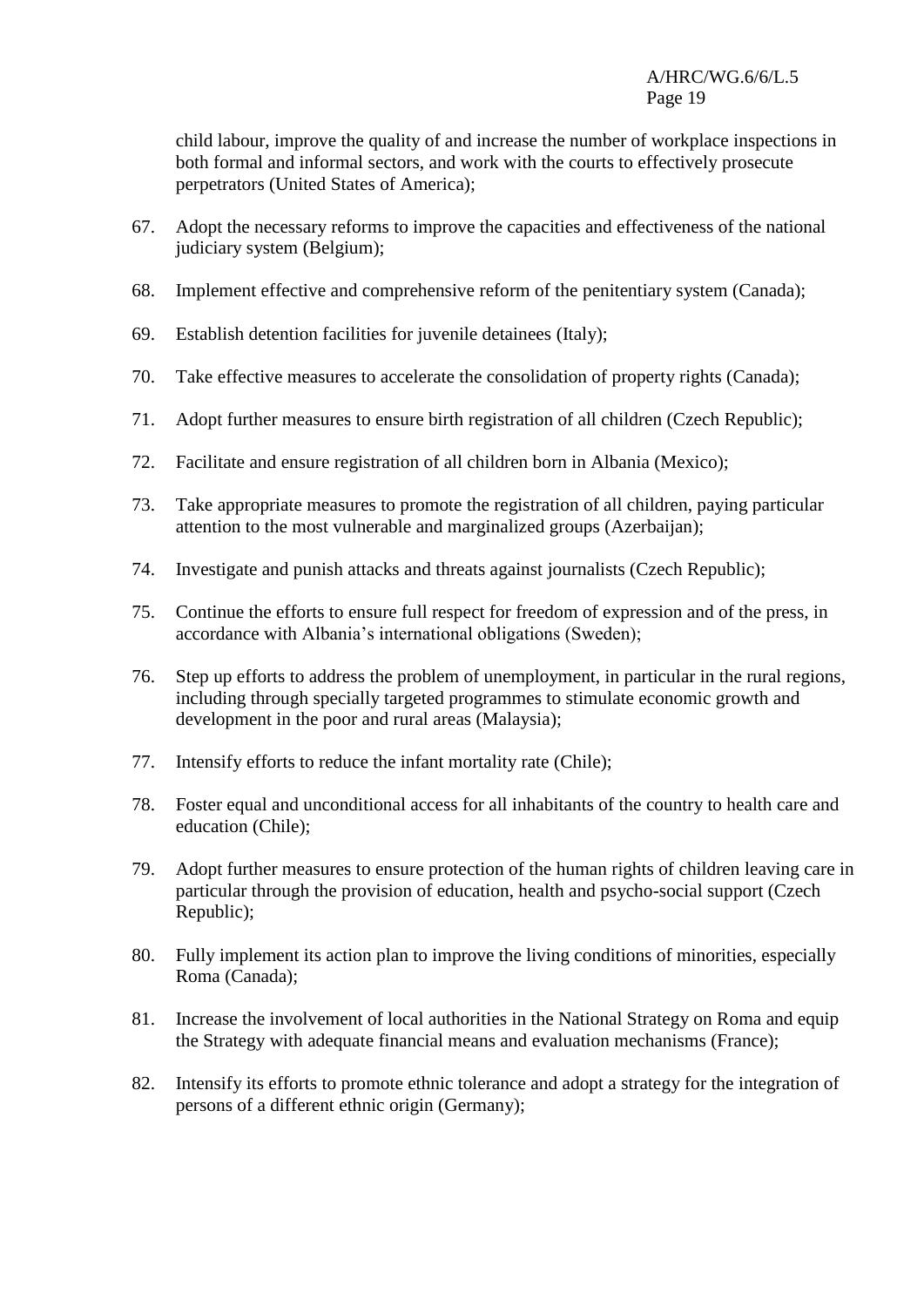- 83. Further strengthen its efforts to address minority issues with the aim of overcoming the remaining obstacles to the full implementation of the human rights of minorities as one of the most vulnerable groups within society (Bosnia and Herzegovina);
- 84. Continue fostering educational attainment of Roma children as indicated in the 2004 common country assessment report (Israel);
- 85. Ensure that all members of ethnic and linguistic minorities, recognized as such or not, should enjoy all social rights and should be protected from any forms of discrimination (Argentina).

68. Albania considers that recommendations Nos. 8, 9, 10, 11, 12, 13, 14, 16, 19, 20, 21, 22, 24, 27, 28, 29, 30, 33, 34, 35, 36, 37, 38, 39, 40, 42, 43, 44, 45, 46, 47, 48, 49, 50, 51, 52, 54, 58, 59, 61 63, 64, 67, 68, 69, 72, 73, 78, 79, 81, 82, 84, 85 above are either already implemented or in the process of implementation.

69. The following recommendations will be examined by Albania, which will provide responses in due time. The response of Albania to these recommendations will be included in the outcome report to be adopted by the Human Rights Council at its thirteenth session:

- 1. Ratify those treaties which have not yet been ratified, such as the Optional Protocol to CESCR and CRPD and its Optional Protocol (Argentina);
- 2. Increase the age of leaving care to 18 years and enact and implement legislation aimed at improving support for children in care as well as after leaving care, in particular with regard to access to education and vocational training (Austria);
- 3. Include in the relevant legal framework the definition of the crimes of sale of children and child pornography (Mexico);
- 4. Consider establishment of a national human rights institution in accordance with the Paris Principles (Egypt);
- 5. Adopt a comprehensive national action plan that (a) includes clear objectives and tangible measures to implement all human rights; (b) allocates financial and human resources for each measure envisaged; and (c) establishes an evaluation mechanism for regular monitoring of the measures (Belgium);
- 6. Implement measures to eliminate the practice of customary law and traditional codes of conduct discriminating against women (Germany);
- 7. Include sexual orientation and gender identity specifically in anti-discrimination legislation, and consider using the Yogyakarta Principles on the Application of International Human Rights Law in relation to Sexual Orientation and Gender Identity (Spain);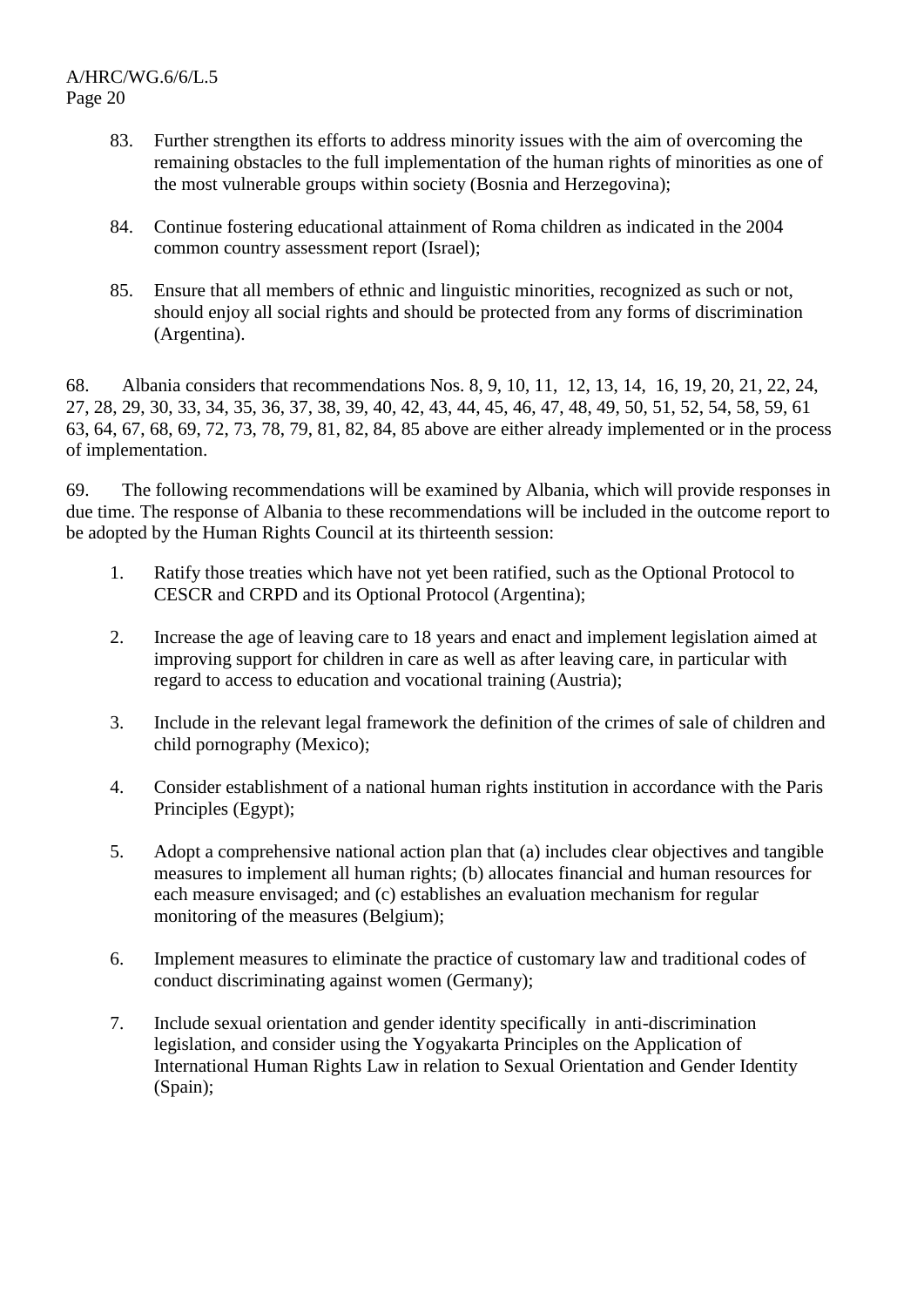- 8. Strengthen measures to eliminate customary practices leading to violence, in particular vendetta and honour killings and domestic violence, and ensure effective access of potential and actual victims to protection (Czech Republic);
- 9. Take effective measures to guarantee the independence of the judiciary and to put an end to infringements of judiciary independence through rapid, in-depth, independent and impartial investigations into allegations of interference as well as prosecutions and sanctions against the perpetrators (Belgium);
- 10. Take measures to prevent the unnecessary admission of children to institutional care and to support the reintegration of children into their biological families (Austria);
- 11. Prevent any kind of political or other pressures against the independence of the judiciary system and bodies (Slovenia);
- 12. Take steps to tackle the current "culture of impunity" and ensure that high-level cases of alleged corruption are brought to court and processed appropriately (United Kingdom);
- 13. Follow the recommendations in the final report of the Organization for Security and Cooperation in Europe on the 28 June elections to minimize the politicization of the Media Monitoring Board and to facilitate training for the Board members in quantitative and qualitative media analysis (United States);
- 14. Strengthen protection of journalists against intimidation, death threats and attacks (Czech Republic);
- 15. Improve the legal definition of children at risk of losing parental care, take measures to systematically identify children at risk, and provide adequate support and other services to prevent separation of children from their families (Austria);
- 16. Take measures to create and strengthen the system of public care for boys, girls and adolescents who need such care, to ensure that they stay in the system until the age of 18 years as needed and that they are prepared for successful reintegration into society (Uruguay);
- 17. Take action to improve both the legal framework and the overall climate in which the media operate, in order to safeguard freedom of expression and independence of the media (United Kingdom);
- 18. Seek technical assistance from OHCHR and UNICEF, among others, on juvenile justice as recommended by the Committee on the Rights of the Child (Afghanistan);
- 19. Request technical assistance from OHCHR for the harmonization of domestic legislation with the international human rights standards (Senegal).
- 70. The following recommendations did not enjoy the support of Albania: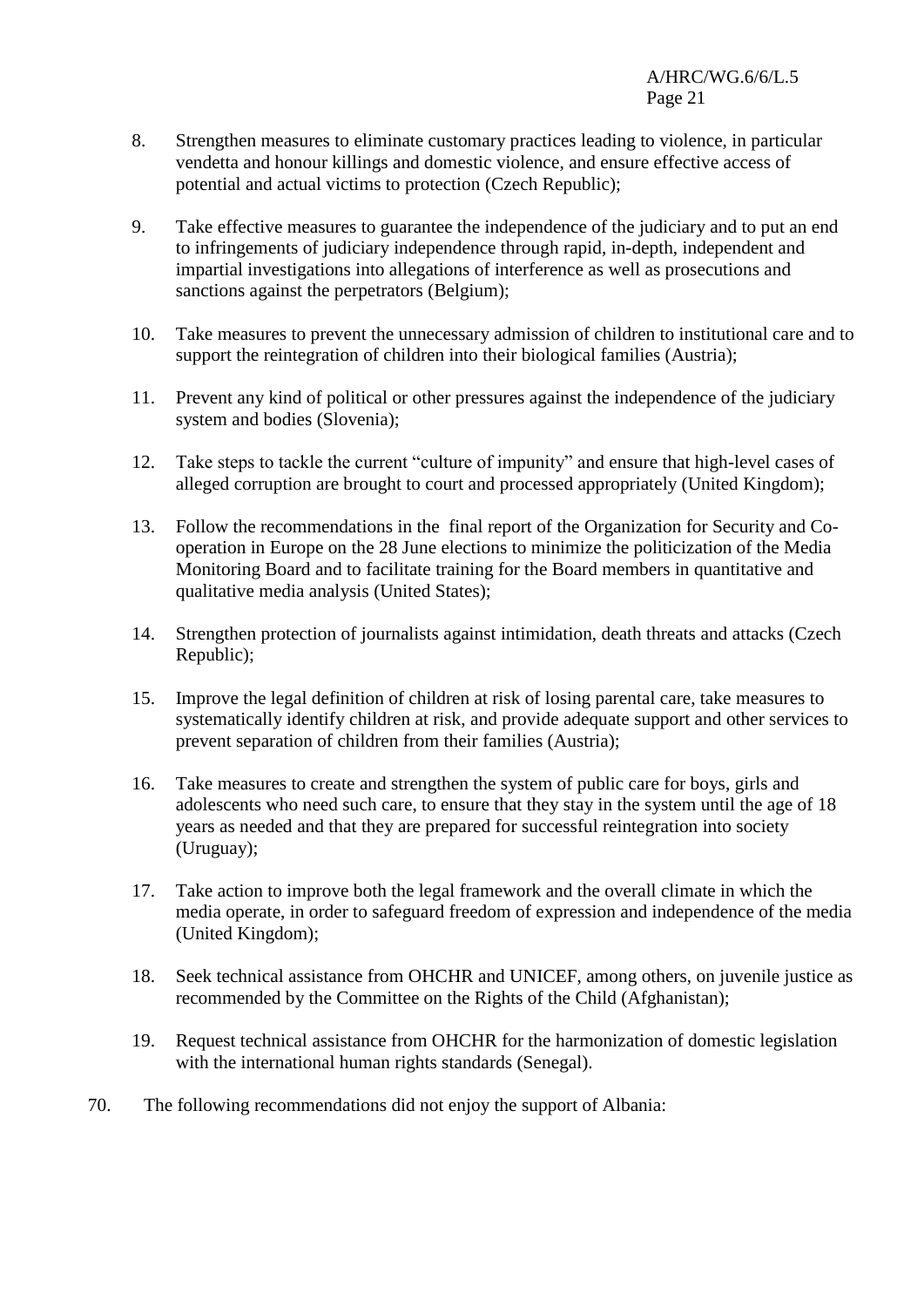- 1. Prohibit corporal punishment as a method of admonishing children and adolescents (Chile);
- 2. Prohibit by law the practice of corporal punishment of children as a disciplinary method (Argentina).
- 71. With regard to the two recommendations above, Albania offers the following comment:

"The Albanian legislation provides necessary measures to address domestic violence including violence against children. The Law on Measures against Domestic Violence (article 10) provides a set of protective measures for victims of domestic violence. Domestic violence is included as a penal offence in the Penal Code of the Republic of Albania."

72. All conclusions and/or recommendations contained in the present report reflect the position of the submitting State(s) and /or the State under review thereon. They should not be construed as endorsed by the Working Group as a whole.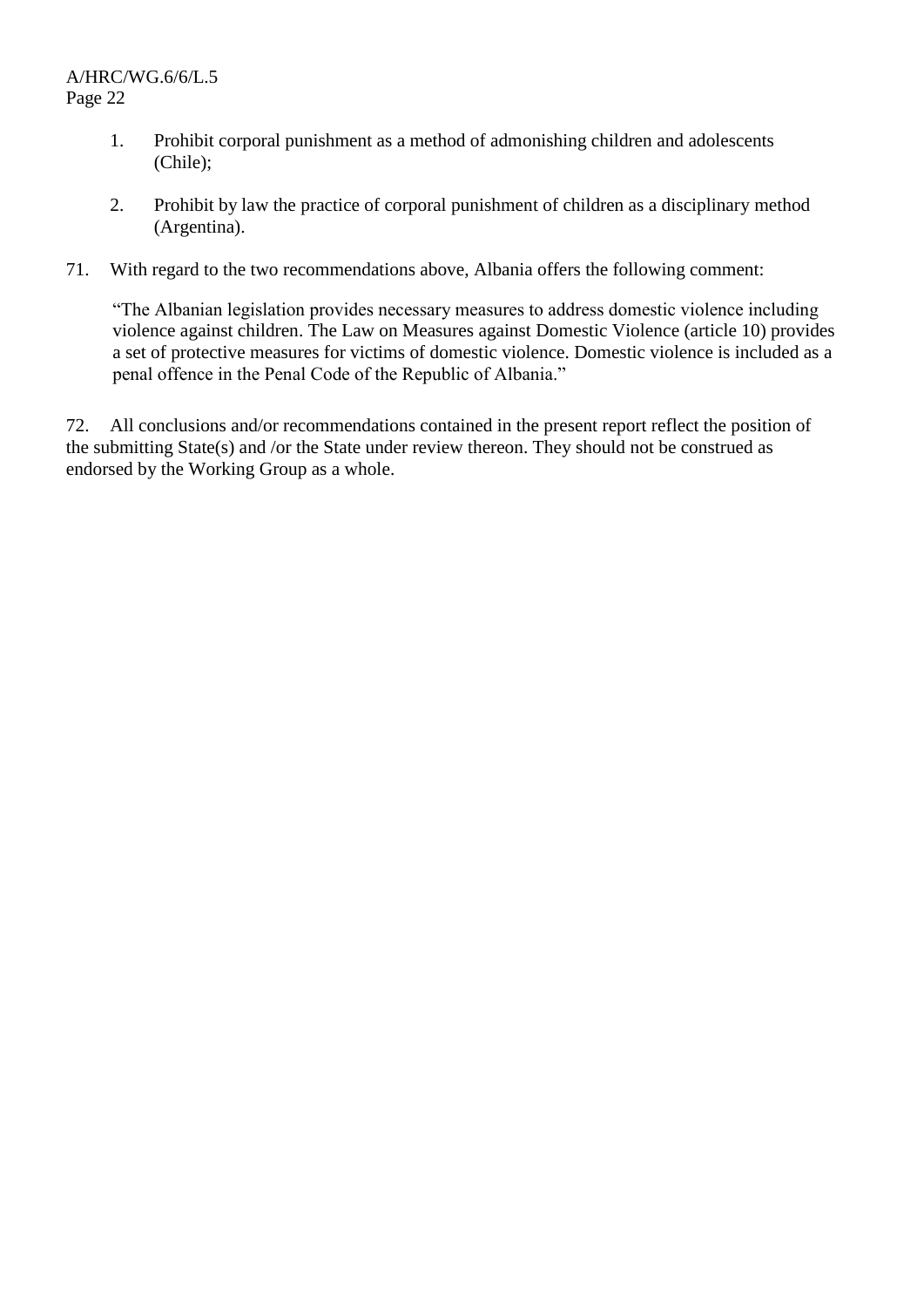#### **Annex**

#### **COMPOSITION OF THE DELEGATION**

The delegation of Albania was headed by Genc Pollo, State Minister for Reforms and Relations to the Parliament and composed of 26 members:

H.E Mr. Sejdi **QERIMAJ**, Ambassador, Permanent Representative of the Republic of Albania to the U.N. Geneva. *Representative*

Mr. Klevis **LIMAJ**, Chief of Cabinet. State Minister on Reforms and Relations to the Parliament

Mr. Qirjako **QIRKO**, Head of the UN Reporting Section, MFA, Albania

Ms. Brunilda **PECI**, Desk Officer, UN Reporting Section, MFA. Albania

Ms. Helena **PAPA,** Coordinator, Department on Internal Administrative Control and Anticorruption. Council of Ministers, Albania

Mr. Kleves **BITRO,** Chief of Cabinet. Ministry of Labour, Social Affairs and Equal Opportunities. Albania

Ms. Denada **SEFERI**, Director of the Social Policy Services Department. Ministry of Labour, Social Affairs and Equal Opportunities. Albania

Ms. Ilda **PODA**, Expert. Department on the Social Policy Services. Ministry of Labour, Social Affairs and Equal Opportunities. Albania

Mr. Stavri **LAKO,** expert, Ministry of Labour, Social Affairs and Equal Opportunities.*"* Albania

Ms. Blerina **TEPELENA**, Expert. Technical Secretariat on Roma Issues. Ministry of Labour, Social Affairs and Equal Opportunities. Albania

Ms. Brunilda **DERVISHAJ**, Expert on Issues of Equal and Gender Identity at the Department of the Equal Opportunities. Ministry of Labour, Social Affairs and Equal Opportunities. Albania

Ms. Luljeta **KRASTA**, Expert. Department on the Labour Policy.

Mr. Ndrek **ISMAILI**, Chief of Sector of the Section on the Rights of Persons with Disabilities. Ministry of Labour, Social Affairs and Equal Opportunities. Albania

Mr. Ervin **HOXHA**, Chief of Sector of the Order and Public Security Section. Ministry of Interior. Albania

Mr. Ilir **ZHURKA**, Expert at the Section against Domestic Violence. Ministry of Interior. Albania

Ms. Irena **TAGA**, Director of the Anti –Traffic Department. Ministry of Interior. Albania